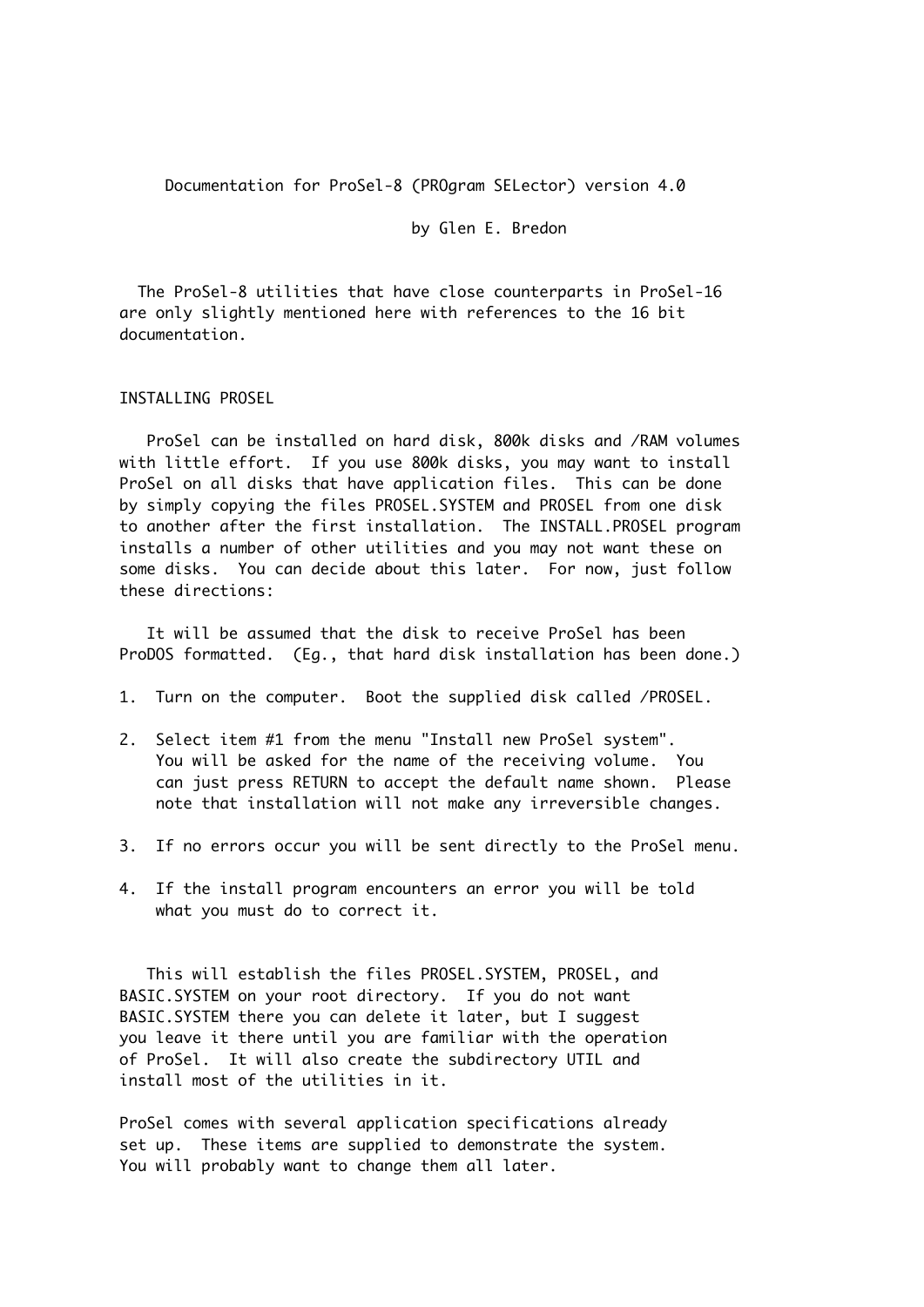GETTING STARTED (Simplified instructions)

 One of the first things you will want to do is to enter new items into the "desktop". There are several ways to do this, but the one recommended to beginners is the one that uses the "external editor". That editor works only with the 80 column version of ProSel, so this discussion assumes that is the one you installed.

- 1. After installation and when you are "in" ProSel, look on the screen for the item "ProSel editor". Use the arrow keys or the mouse to highlight that item. Then press RETURN or the mouse button.
- 2. The disk should then read the PROSEL.ED file and run it. You should see a screen that is similar to the ProSel screen but which has the text "PROSEL EDITOR" at the bottom.

 <For the remainder of the instructions for the external editor, see the ProSel-16 Editor docs.>

# APPLICATION SPECIFICATIONS AND PATHNAME CONVENTIONS

 If you have accessed the manual mode in the external editor, you have noted that a ProSel "application specification" consists of four items:

A screen title:

This can be anything, and may have very little connection to the name of the application. It may also contain some "command characters" which tell ProSel to do special things when showing the title on the screen.

A prefix:

This indicates the directory (folder) which will be open when the program is run. Usually you would set this to the directory containing the application program. For example, for Appleworks on a disk called /HARD1/, it might be /HARD1/APPLEWORKS or ?APPLEWORKS which means the same thing to ProSel.

An application name: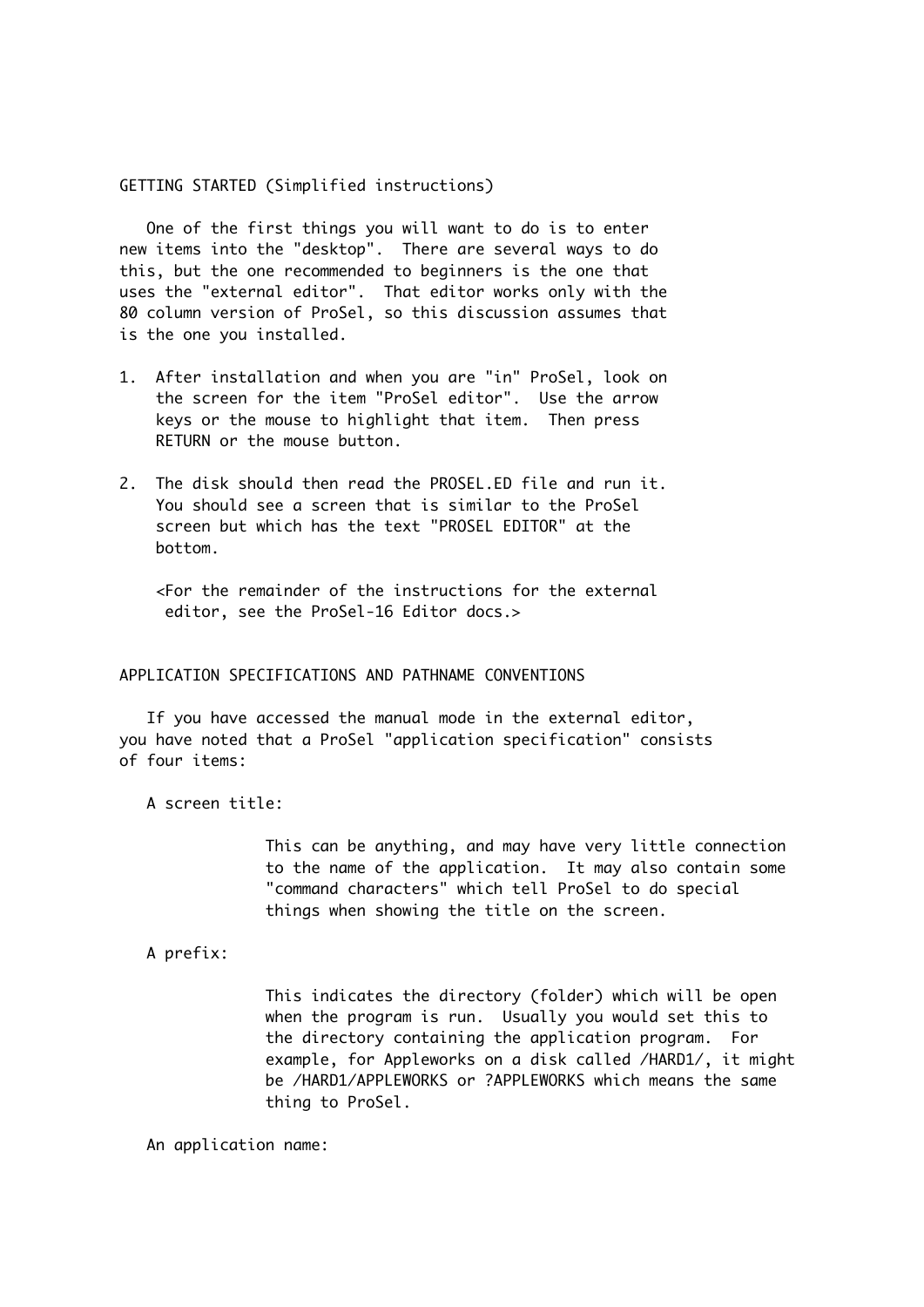This is the pathname of the program. It can be either a FULL pathname (which means it begins with  $a /$ ) and the volume name (eg., /HARD1/APPLEWORKS/APLWORKS.SYSTEM), or a PARTIAL pathname (meaning it does NOT start with a / or ?) and will be ADDED to the prefix to form a FULL pathname. For example, it could be APLWORKS if the prefix is given as /HARD1/APPLEWORKS (or as ?APPLEWORKS).

# A startup:

A "startup" is an instruction to the program. It might be a path to some file you want opened, or, in the case of the application BASIC.SYSTEM, it would be the name of the BASIC program (BAS or BIN or TXT filetype) you want run immediately. Except for BASIC.SYSTEM and programs whose documentation indicate they use a startup, this item can be ignored and left blank.

 Besides the usual ProDOS filename syntax, ProSel supports some abbreviations that not only save space in its list, but ease use of ProSel on multiple volumes. The most important abbreviation, and one I recommend using almost always, is the use of the question mark character. If a question mark appears in any of the three items PREFIX, APPLICATION NAME, or STARTUP, then it is interpreted as the volume name INCLUDING the slash on BOTH ends. Thus, on a volume called /HARD1,

 $? = /HARD1/$  and

?UTIL = /HARD1/UTIL

A second space saver is the use of the right bracket (the Applesoft prompt character) as shorthand for BASIC.SYSTEM. This abbreviation does NOT include a slash on either side.

----------

# THE INTERNAL EDITOR

 There are actually two editors available for ProSel: First, the external editor, described briefly in the last section, and in more detail later. That is a separate program you RUN from ProSel. Second, there is an internal editor which is not as powerful but is sometimes convenient to use.

 When you boot you will be sent immediately to application select mode. You can press the ESCAPE key to go to the EDIT menu to edit items in the list, add items to it, delete items, and save the modified PROSEL file.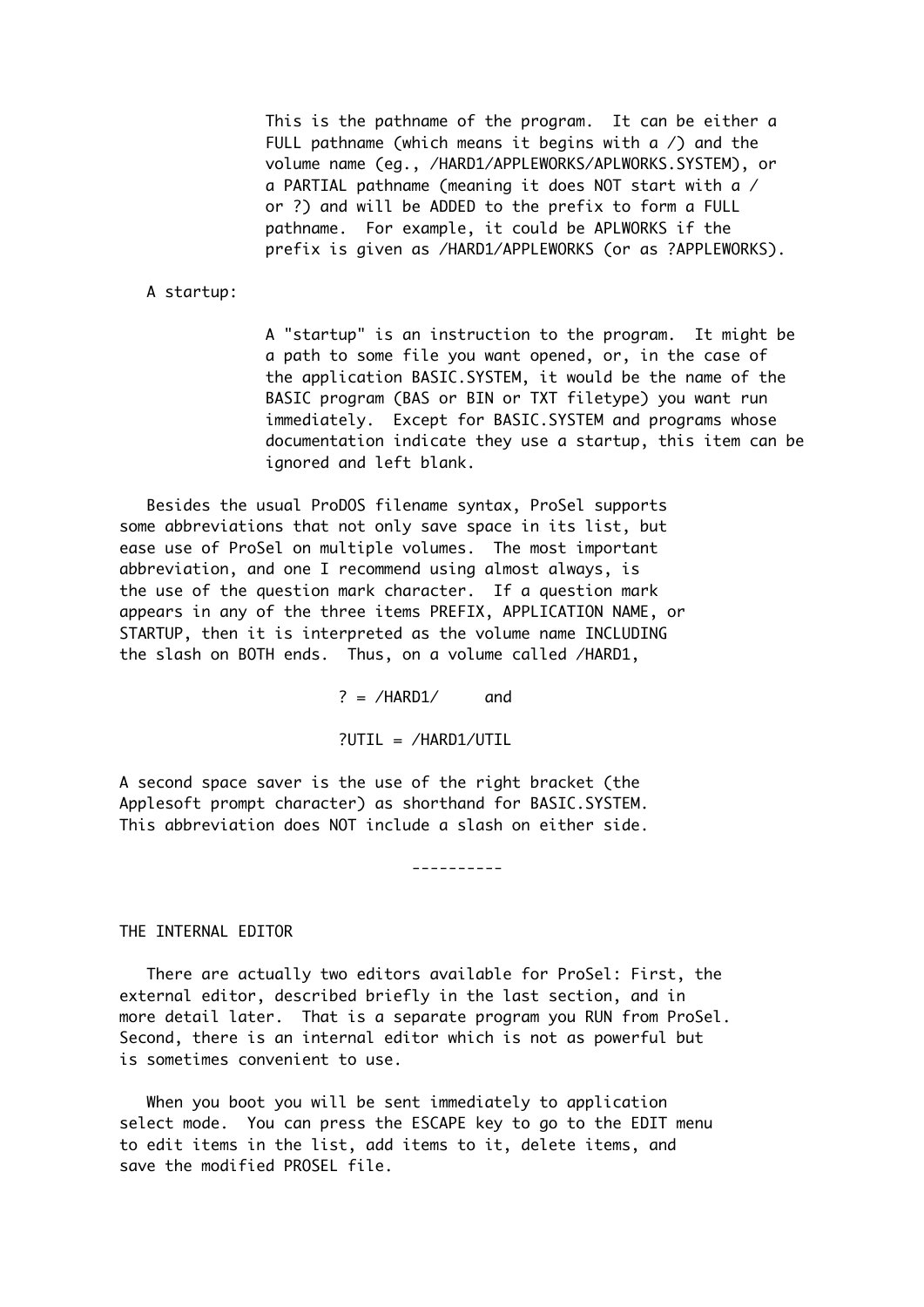The internal editor provides the following options. The EDIT, ADD, and DELETE options are recursive and you have to press the ESC key to return to the menu.

 QUIT: This exits the editor and sends you to application select mode.

 EDIT: This prints the list of the application programs in the selector. You are expected to use the arrow keys (or mouse) to highlight one to edit and then press RETURN (or the mouse button). (Pressing ESC will send you back to the menu.) After you select, the editor will print the existing title of the application (what ordinarily appears on the screen). You should modify this according to your wishes. (Such titles must not exceed 23 characters. They may contain spaces.) Then the prefix belonging to the application appears and you must modify this. Finally, the same is done with the application pathname and the optional startup. If you don't wish to change one of these, trace over it with the right arrow key.

 DELETE: This prints the selection list. Highlight the one to be deleted and press RTN (or the mouse button). Use ESCAPE if you entered delete mode by mistake.

 ADD: This will be ignored if there are already 54 applications (48 for the 40-column version) listed. The ADD command will request a title, then a prefix, then the pathname of the application, and finally an optional STARTUP program. Two examples are:

| Screen title: | Appleworks          |
|---------------|---------------------|
| Prefix:       | ?APPLEWORKS         |
| Pathname:     | APLWORKS.SYSTEM     |
| Startup:      | (empty)             |
|               |                     |
| Screen title: | MYSTART hello       |
| Prefix:       | ?PROGRAMS           |
| Pathname:     | <b>BASIC.SYSTEM</b> |
| Startup:      | <b>MYSTART</b>      |

The latter example will cause BASIC.SYSTEM to execute the MYSTART program directly instead of running the usual STARTUP program. If the Startup line had been left blank then the program named STARTUP would be executed as usual.

If the "pathname" is just the single character "/" then selecting this application will result in the directory corresponding to the prefix being read. Then the SYS files in that directory are displayed and you can use the mouse (or arrows) to select one of those to be executed.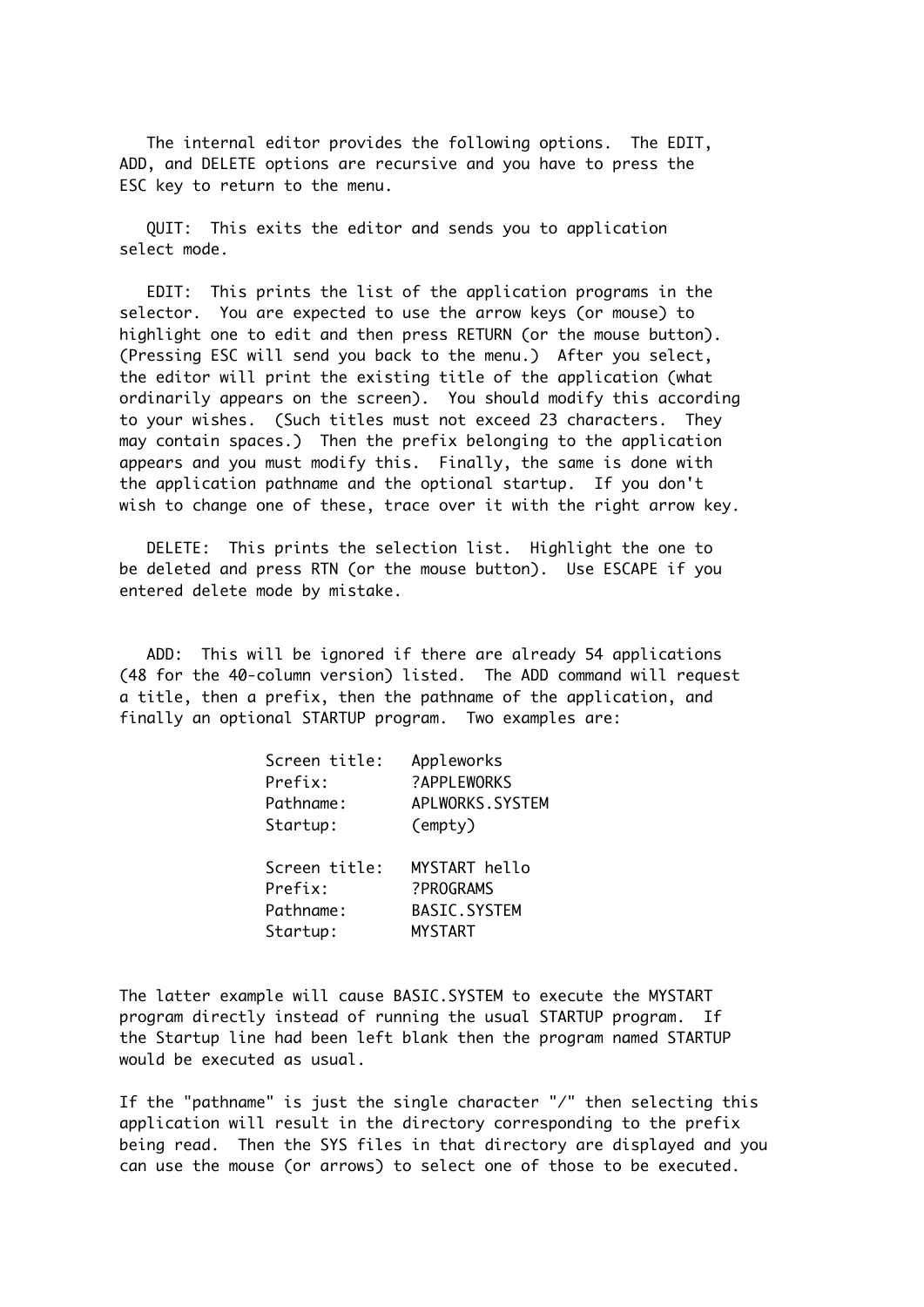Pressing ESC at this point will read the original list back in.

If the "startup" is just the single character "]" and the pathname is a valid path pointing to the BASIC.SYSTEM file, then selecting this application will result in the directory corresponding to the prefix being read. Then the BAS files and BIN files will be displayed and you can select one of these. In this case, the file selected will be a "startup" program for BASIC.SYSTEM. The BAS files will be shown in upper case and the BIN files in lower case. (Remember that not all BIN files are executable programs, and ProSel will have no knowledge of this if you select such a program.) Note that the prefix does not have to correspond to a directory containing the BASIC.SYSTEM file, as long as the pathname is a full pathname telling ProSel where to find the BASIC.SYSTEM file.

The prefix must be a valid full pathname of a directory file and the application file must be of SYS or S16 type or it will be ignored. The editor, however, will have no knowledge of this. The startup file may be of any type supported by the application. For example, BASIC.SYSTEM will support any file for which the "-" syntax is acceptable. MERLIN-PRO supports most of its utilities such as UTIL/ED.16, UTIL/XREF, and SOURCEROR/OBJ.

There is only so much space (about 2300 bytes) for the file list. If adding an entry, or editing to make one longer, causes overflow of this space then the addition will be deleted automatically. With modest lengths of names this should not happen. If it should, you can edit some of the titles to make them shorter. The internal editor places added or edited items in alphabetical order.

Control characters are allowed in screen titles (supported by the external editor) except in the 40-column version. This can be used to make "headers" with inverse or mousetext characters. You must avoid control characters that move the cursor, except backspace (control-H). If a title starts with control-@ then it will be shown in inverse.

Exit the add mode with the ESC key. Some hardware intercepts the ESC character, so I provided that TAB (control-I) also exits from ADD mode in the 80 column version.

 SAVE: This saves the PROSEL file, as you have changed it, under the title /XXX/PROSEL where XXX stands for the name of the volume in which ProSel finds itself. CAUTION: Both PROSEL.SYSTEM and PROSEL must be in the main directory. Other files can be anywhere. You should not lock the file PROSEL or else the save will not work. Note that the SAVE command never creates the file, it only overwrites an existing one. It cannot be used to transfer that file to another disk.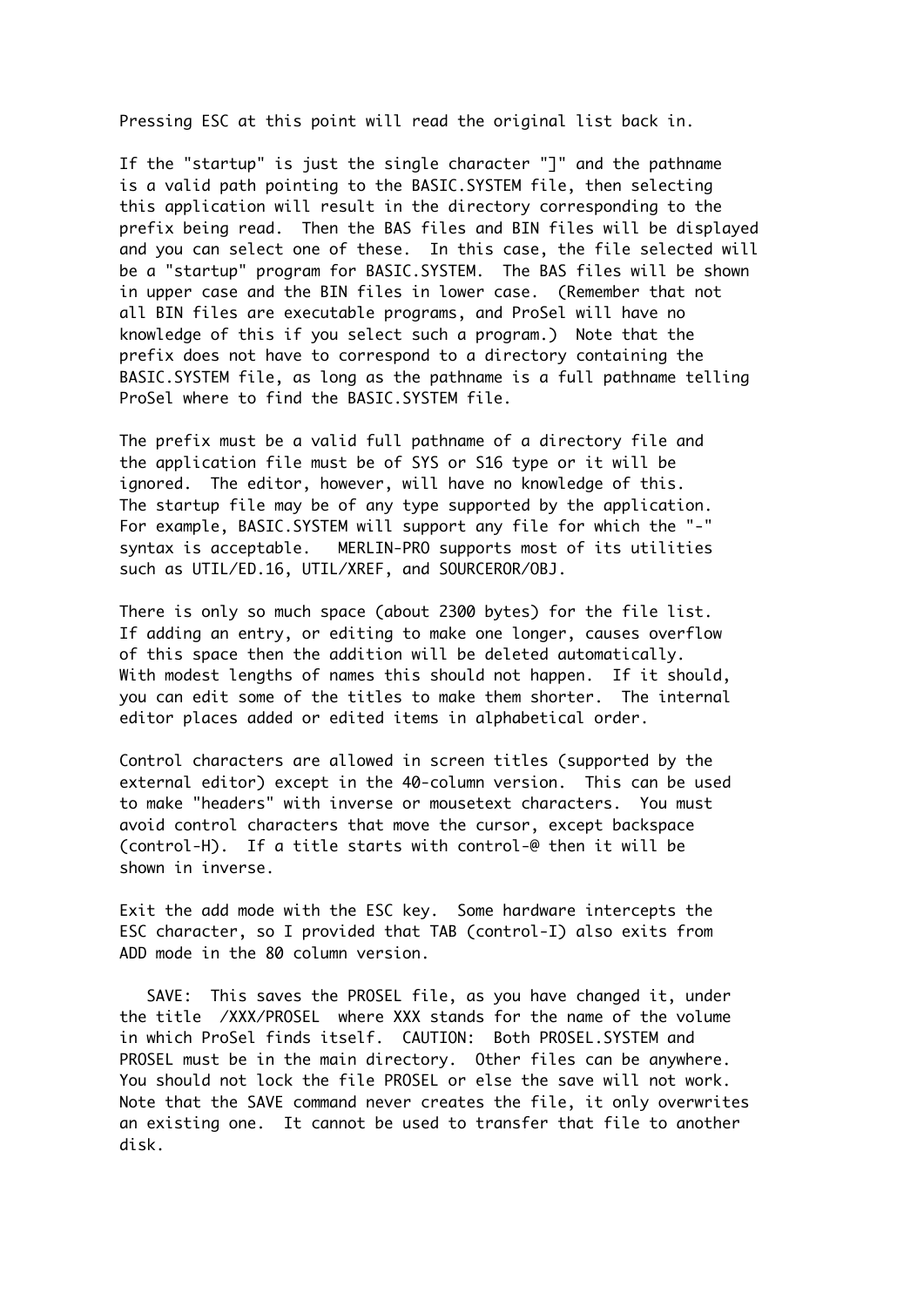----------

USING PROSEL

 ProSel comes up when you boot and when you "quit" from an application. For example, the BYE command in BASIC.SYSTEM does this.

 When you quit, the PROSEL file is read in from disk and the list of application programs is displayed on the screen. You should use the mouse (or the arrow keys if you don't have a mouse) to highlight the application you want executed and press the mouse button or RETURN.

 If you get an "Invalid pathname" error when trying to go to an application, it probably means that the prefix or pathname specification has incorrect syntax. Go to the editor and check it.

 When you quit from an application program and the PROSEL file list comes up on the screen, you can elect to go to the ProSel editor to modify the list. To do this, type the ESC key. When you quit from the editor you will go directly to the modified list of application programs and can select one to run. If you have not used the editor's save command then the changes made will be for this time only. If you find yourself in the editor by accident, just select the quit command and you will be sent back to the application selection mode.

 It is possible to have BASIC.SYSTEM on one directory and have it boot a startup program in a second directory. The following application specification is an example of this:

| Screen title: | <b>MYPROGRAM</b>    |
|---------------|---------------------|
| Prefix:       | 7                   |
| Pathname:     | <b>BASIC.SYSTEM</b> |
| Startup:      | /VOL 2/MYPROGRAM    |

Then BASIC.SYSTEM will be loaded from MYVOL and will run MYPROGRAM in the volume VOL2. In this way you need not have a copy of BASIC.SYSTEM in both volumes.

# ADDITIONAL CAPABILITIES

If, in "Select" mode, you press a key "1" or "2" then the volume directory from drive 1 or 2, respectively, of the currently logged slot will be read and the list of SYS files from that directory displayed. You can select one of these to run or press ESC to go back to the regular application list. If you press a key "3" to "7" followed by "1" or "2" then that slot and drive will be selected. Thus, for example, if you press "6" and then "1" the disk in slot 6, drive 1 will be read and its list of SYS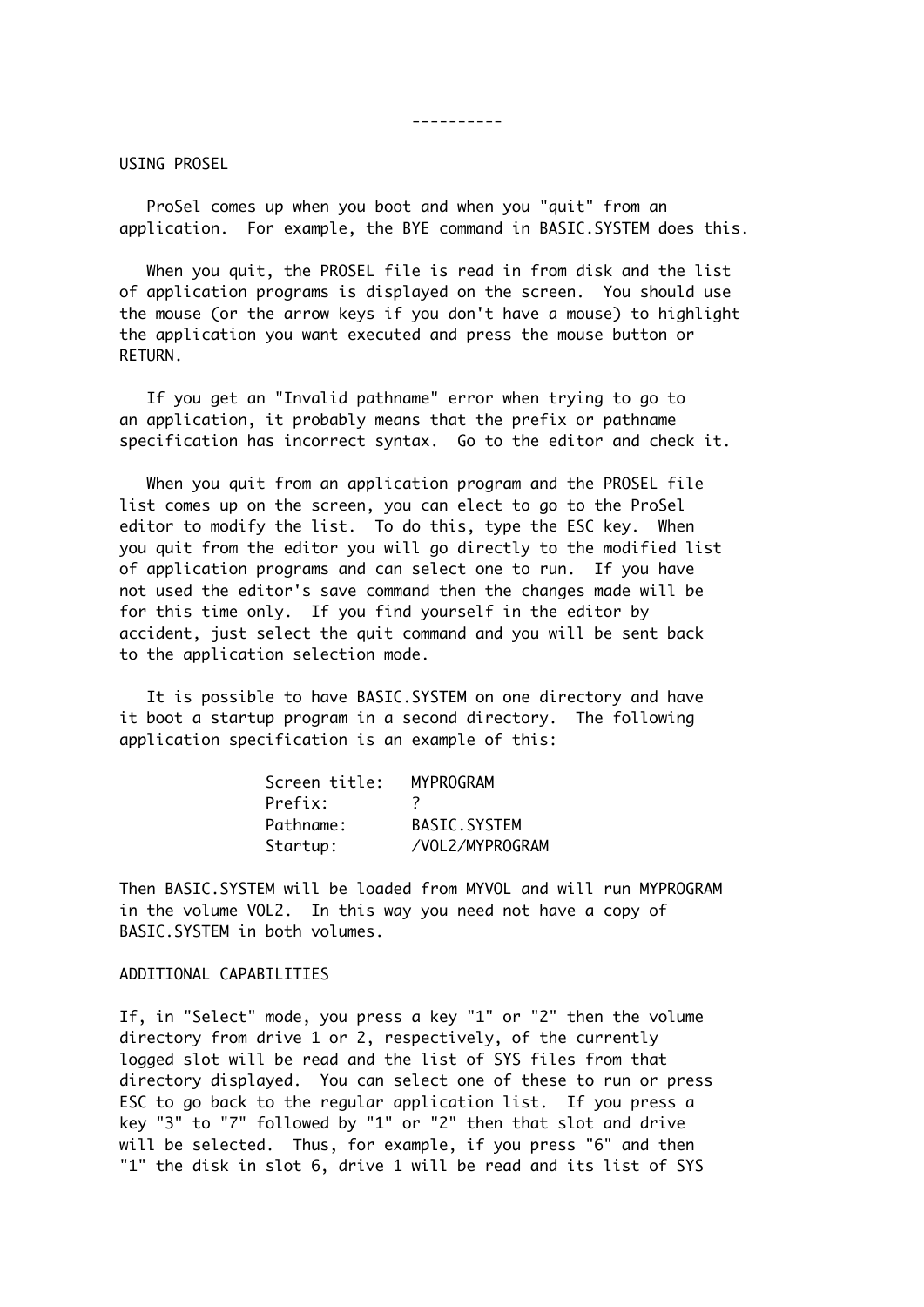files displayed for selection. For those having drives in slots 1 or 2, the keys "8" and "9" are translated to slots 1 and 2. Besides the SYS files, the subdirectories are listed in lower case, and you can select one of those to read that subdirectory.

An alphabetic key pressed in select mode will move the cursor to the next item beginning with that character. If there is none the cursor will return to the first item on the screen.

 If the ProSel list has been on the screen for about 5 minutes with no activity then it will blank the screen. Any keypress will bring it back. The time delay can be adjusted by running the INSTALL.REVISN program. At the screen blank, ProSel also parks the heads on the hard drive, if you have one.

----------

#### REMARK

 If you download revisions from one of the major information services, you will need a password. The password is "machinations". This does not apply to ProSel-16.

----------

### USING PROSEL ON MULTIPLE VOLUMES

 This is addressed mainly to those who use ProSel on 800K drives. It may be desirable for you to have different versions of ProSel on several different disks. ProSel is small enough so that it does not use up much valuable space to do this, making this option quite viable. All you have to remember to do when you change disks is to type "51" (assuming the disk is in slot 5, drive 1) with the new disk in the drive and select PROSEL.SYSTEM from the list of files. This is not necessary unless you need the application list on the replacement disk right away. ProSel will renew itself automatically from the new disk. Instead of the "51" you could have an item in your lists called Reboot ProSel (for example) that would have the single character "?" as prefix and "PROSEL.SYSTEM" as pathname. For this provision to work correctly you must use the "?" syntax throughout your application list for the volume name.

On most 800K disks you would want only a minimal configuration of ProSel rather than a full installation. The minimal configuration consists of the files PROSEL.SYSTEM and PROSEL in the main directory. Nothing else is required, but it is recommended that the external editor (file PROSEL.ED) also be put on the disk. Note that there is no PROSEL file on the 5.25" ProSel disks. Instead, the file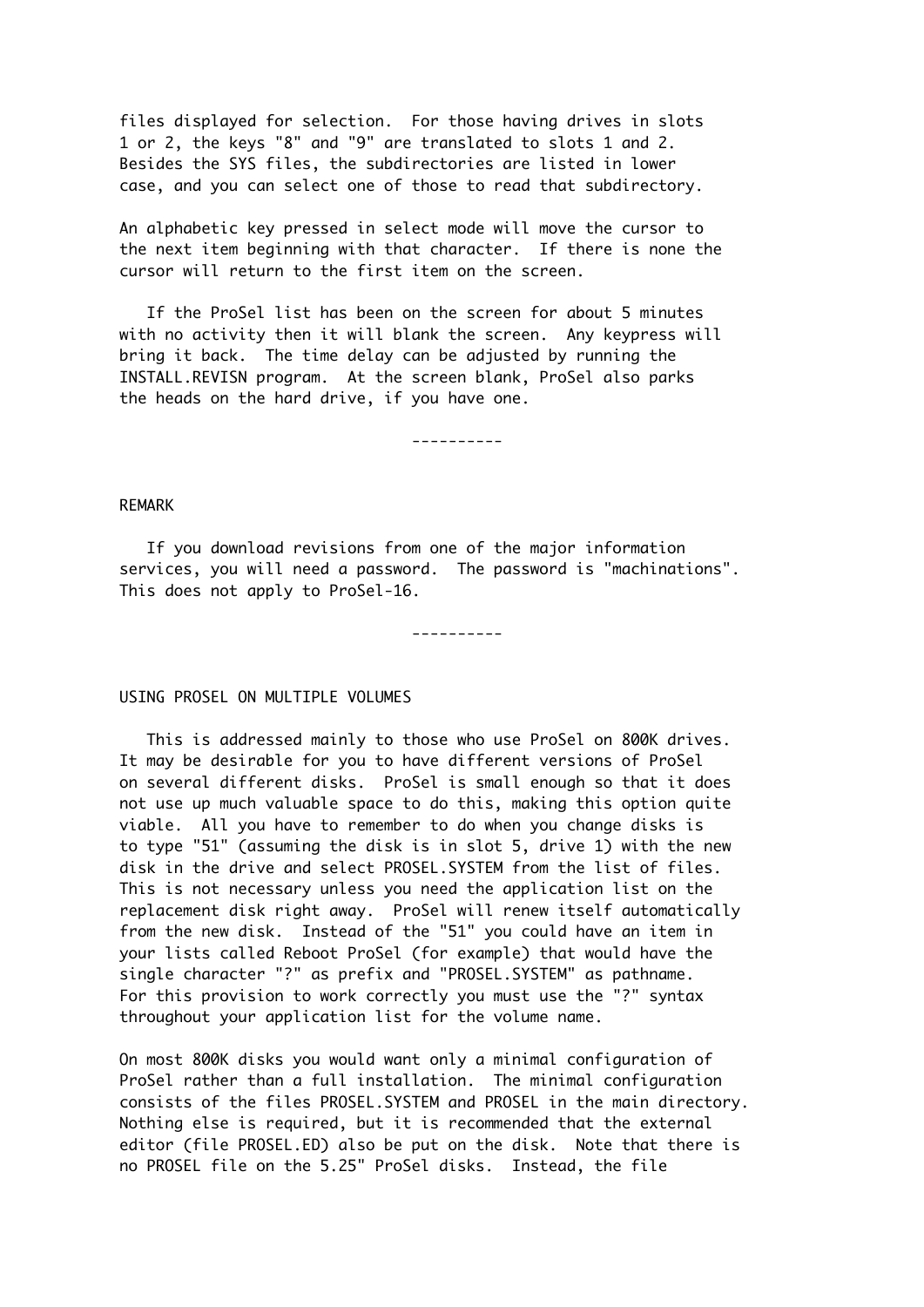PROSEL.80 should be copied to the 3.5" disk and RENAMED to PROSEL. (You can use Cat Doctor to do this.)

----------

#### THE AUTO-BOOT FEATURE

Ordinarily ProSel is designed to be the boot program and after a boot you have to select the first application by hand. It has also been designed, however, to support auto-booting of another application after establishing itself in the "quit code". This can be used for totally hands off rebooting of an application after a power downage. There are many ways of doing this, but I will explain the main one. This is to put your boot application name in the "STARTUP" position inside the PROSEL.SYSTEM file. The "STARTUP" position is at byte 7 of the file (this is at location \$2006 when the file is loaded to address \$2000). This follows a JMP and two bytes \$EE (the startup signature) and a byte \$40 (the maximum startup length). The startup (now 0) must be a length byte followed by the pathname. If the pathname is not a full pathname then PROSEL.SYSTEM will automatically append the volume name to it - this is the recommended way because it ensures portability. Note that if PROSEL.SYSTEM fails to find this file or there is some problem loading it, then it will be ignored and you will be sent to the ProSel application listing.

For example, suppose you want the program MY.BOOT to run automatically after booting ProSel. Then assuming MY.BOOT is on the main directory, put the byte 07 (the length of this name) at \$2006 and then follow this with the hex bytes representing "MY.BOOT", preferably in "positive ascii". Probably the easiest way to make this patch is with the BLOCK.WARDEN program: Select BLOCK.WARDEN from ProSel. If needed, use the C command to change slot and drive to that with the PROSEL.SYSTEM file to be patched. Type the F command and type PROSEL.SYSTEM as the file to be followed. This will present the first (and only) block of the file. Type E to go to the editor. Type the right arrow 6 times. This should bring up a box asking for the "startup" name. Just type this name (e.g., BASIC.SYSTEM) and press RETURN. This leaves you in edit mode. Then type ESC to get out of edit mode and into R/W mode. Type the W write command, then RETURN to accept the block shown. Type Y to accept the write. Finally, type Q and then Y to quit BLOCK.WARDEN.

# THE EXTERNAL PROSEL EDITOR

The program PROSEL.ED is a sophisticated editor which you can run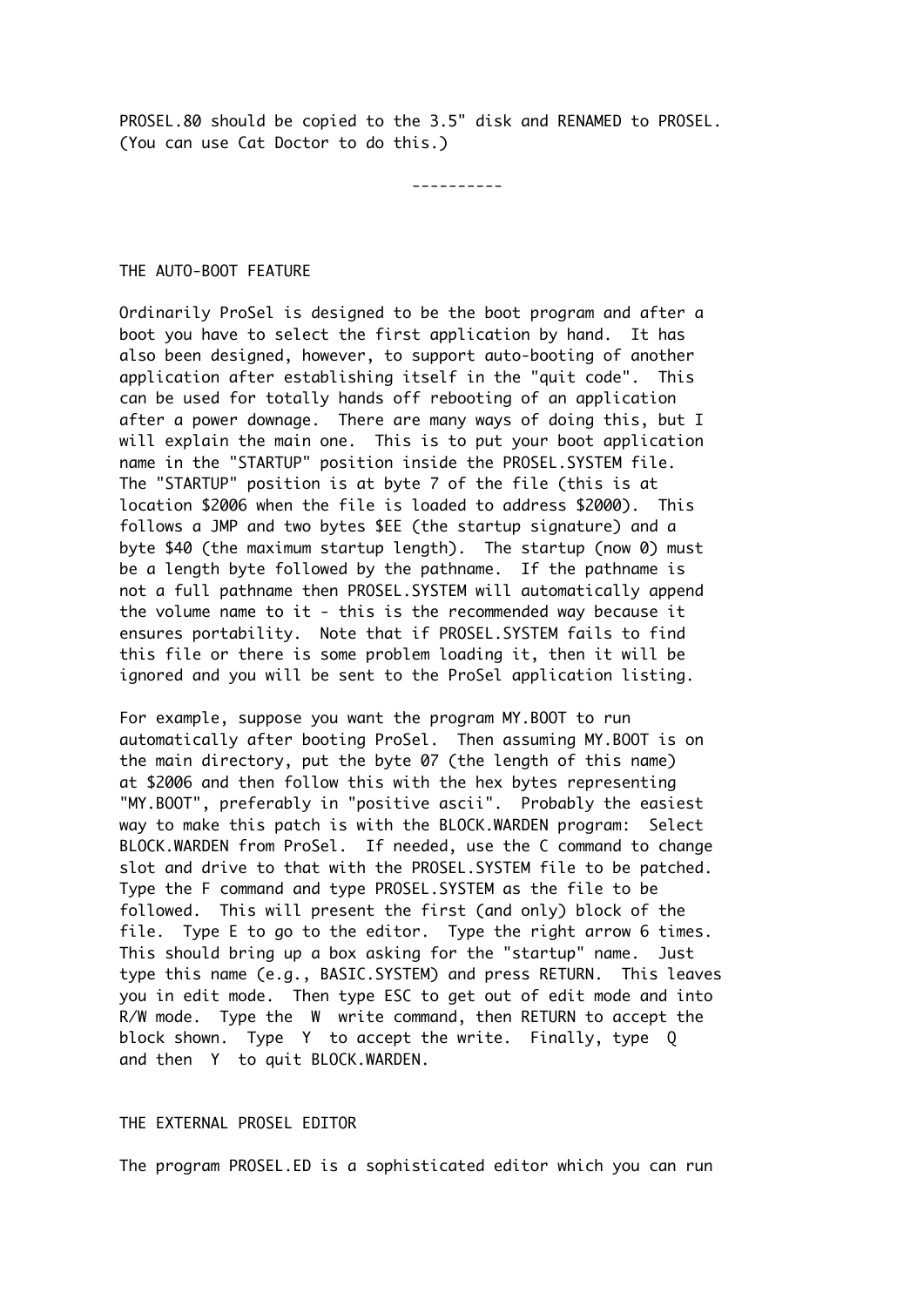from ProSel to edit application specifications instead of using the more limited internal editor. This editor will let you order the entries as you wish and to group them, unlike the internal editor that automatically puts them in alphabetical order.

When the editor is run from ProSel it will read the present application list and show it on the screen in a similar format to that in ProSel. You can move the cursor with the arrow keys. To rearrange the names, place the cursor on the one you want to move, hold down the Open Apple key while moving the name with the arrow keys. Note that moving a name one position swaps it with the one it is moved onto. Thus it is easiest to move it down to an empty area before trying to move it to another column.

To edit an entry, place the cursor on the one to edit and press RTN. This brings up another editing screen which shows the entire application specification. Use the Arrow keys to move the cursor, the TAB key to toggle insert mode, and ESC when done. The RTN key has the same effect here as a down arrow, namely it moves to the next item, or to the first if you are on the startup path.

To enter a new specification just "edit" an empty line. This will allow you to use the "automatic" file specification generator described earlier.

If an "application" title begins with a character less than 64 in ascii then ProSel will ignore it. Thus you can put titles of groups of applications on the screen by using a space followed by the title of the group (eg., " WORD PROCESSORS").

If the title begins with a  $\Diamond \phi$  then it will be shown in inverse video on the ProSel screen, and the cursor will skip over it. The cursor will also skip over titles beginning with a character less than 64 in ascii. (Eg., space and control characters and empty titles.) The mouse, however, may stop on such entries.

When you quit from the editor (ESC key) you will be asked if you want to save the changes. Use the P option to do that.

The recommended application specification for PROSEL.ED itself is:

|          | Screen title: Prosel editor |                                                 |
|----------|-----------------------------|-------------------------------------------------|
| Prefix:  |                             |                                                 |
|          |                             | Application: UTIL/PROSEL.ED (or wherever it is) |
| Startup: | PROSEL                      |                                                 |

The startup is not needed, but is recommended. It is how the editor knows where to get the PROSEL file. You can use a full pathname for the startup to edit PROSEL files on another volume.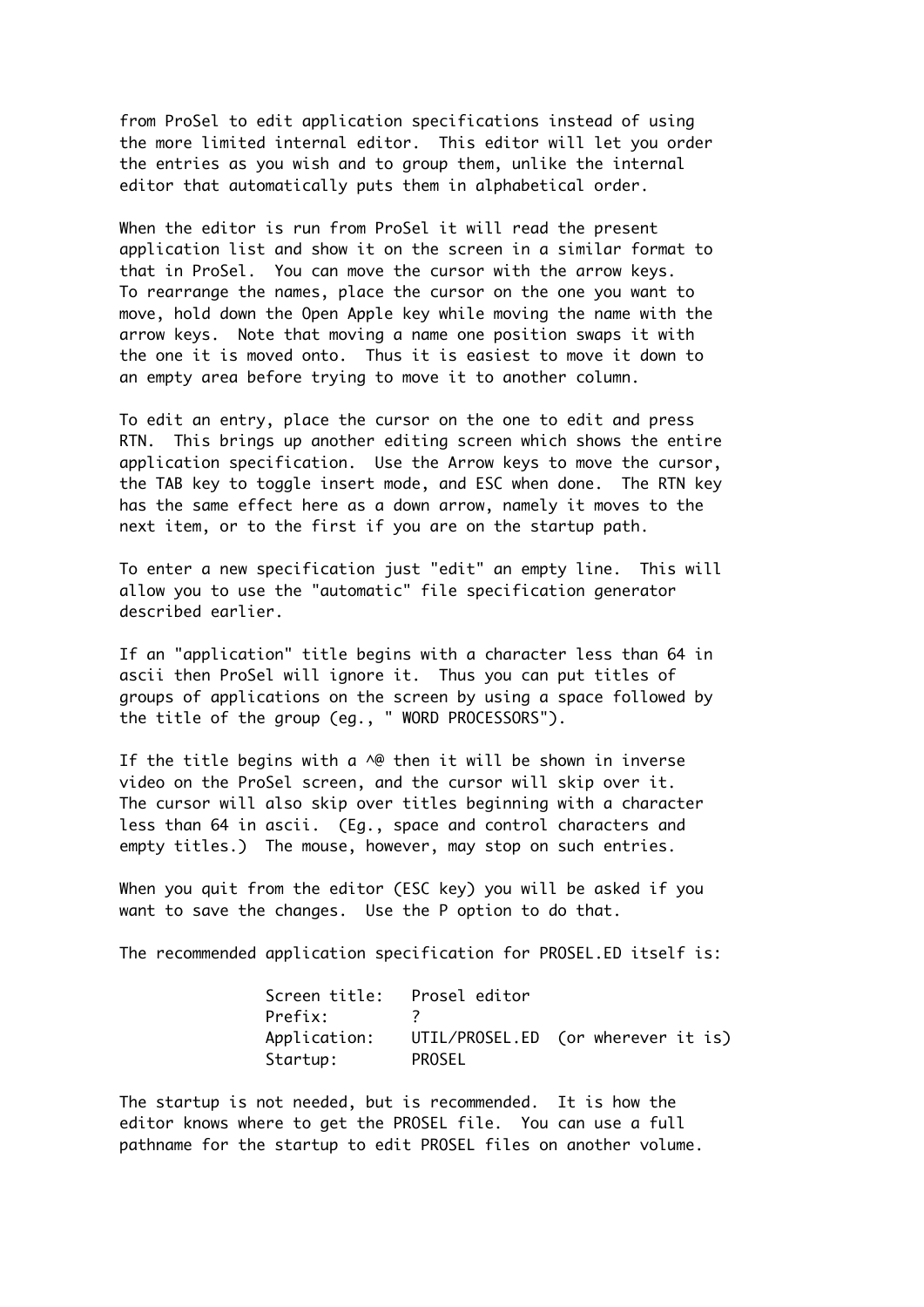You can use inverse text and Mousetext in screen titles as follows.

First note that to insert a control character that otherwise would be taken as a command by the editor, you type the ^0 key (this means the control-0 key and not the two keys  $\land$  and 0), and then the control character you want to insert.

To make an entire title show up in inverse text, just put in the A@ character at the beginning of the title.

To turn on inverse for just a portion of a title, insert a ^O at the point you want inverse to start, and ^N where it should end.

To use mousetext, turn mousetext on by the sequence  $\wedge$  [ $\wedge$ O (note that  $\wedge$  is the ESC key). To turn it back off use  $\wedge$ X $\wedge$ N.

Mousetext characters are given by the regular keys @, A, B, C,  $\ldots$ , Z, [, \, ],  $\wedge$ , and  $\ldots$  Note these are uppercase, and that lowercase characters do not work when in mousetext mode.

There are other control characters that give commands to ProSel. These are discussed in the "screen demo" and the "screens" can be examined concerning their use, and also the use of mousetext in general. Here is a brief summary of the command characters:

^B: If this is in any screen title, then ProSel will not display the text usually at the bottom of the screen.

^A^N: This sequence in a screen title defeats inverse that is normally shown when the cursor is on that item. Another ^A turns it back on for the remainder of that title.

^C: This character in any screen title defeats use of the number keys and ESC key while that screen is showing.

# MISC. UTILITIES

FIND.FILE ... (please see ProSel-16 documentation).

In the ProSel-8 version of FIND.FILE you should tell the program the location of your BASIC.SYSTEM file. This is done by specifying the full pathname of the BASIC.SYSTEM file as the startup of FIND.FILE. The simplest way to do this is through the ProSel-8 specification of FIND.FILE. When a BASIC program is run from FIND.FILE, the prefix will be set to the directory containing the program. This directory does not have to contain BASIC.SYSTEM.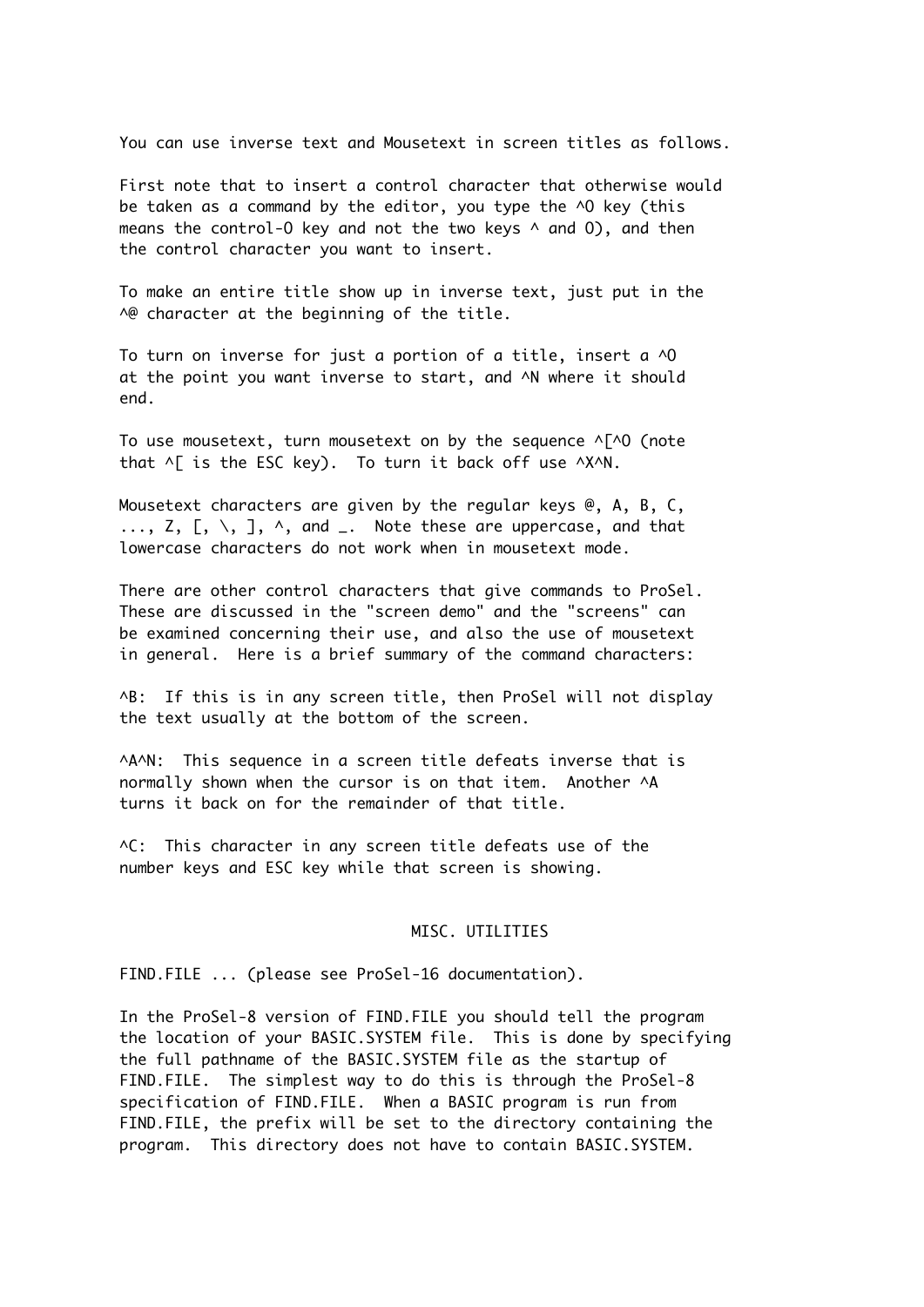----------

RUNNING DOS 3.3 PROGRAMS DIRECTLY FROM PROSEL

This section relates to hard disks having a DOS 3.3 partition (and NOT for a DOS.MASTER partition). Ignore this section if you have a ProDOS only hard disk.

The short program DOS.HEADER is a DOS 3.3 "header" that is to be appended onto the start of an image of the DOS 3.3 in your DOS partition. (Note that this may not work with some hardware.) Here is how it should be done:

Copy the file DOS.HEADER to wherever you want it on your hard disk. Go to the DOS 3.3 partition. Go to the monitor by CALL -151. Type:

2100<9D00.BFFFM <RTN>

Then type BSAVE DOS,A\$2100,L\$2300.

(DO NOT just BSAVE DOS at its standard address; internal flags are set during a BSAVE that will cause such a copy not to be "clean". This is why the monitor move is used first.)

Next use CONVERT or similar utility to move this file "DOS" to the ProDOS partition. Put it in the directory holding DOS.HEADER and set the prefix to that directory. (You may have to use FID to copy the file onto a DOS 3.3 floppy first.)

From ProDOS BASIC, type:

BLOAD DOS,A\$2100 BLOAD DOS.HEADER CREATE DOS.3.3,TSYS BSAVE DOS.3.3,TSYS,A\$2000,L\$2400

That's it. Now to run any BASIC DOS 3.3 program directly from ProSel you just have to give an appropriate application specification for the program. Let us suppose that you have put the file DOS.3.3 in the ProDOS subdirectory MISC, for example. Suppose you want to run a program called MYPROGRAM in Volume 5 of the DOS 3.3 partition. Then this specification will do it:

| Screen title: | Myprogram    |
|---------------|--------------|
| Prefix:       | <b>PMISC</b> |
| Application:  | DOS.3.3      |
| Startup:      | MYPROGRAM; 5 |

Note the semicolon. The ProSel editor will not permit commas but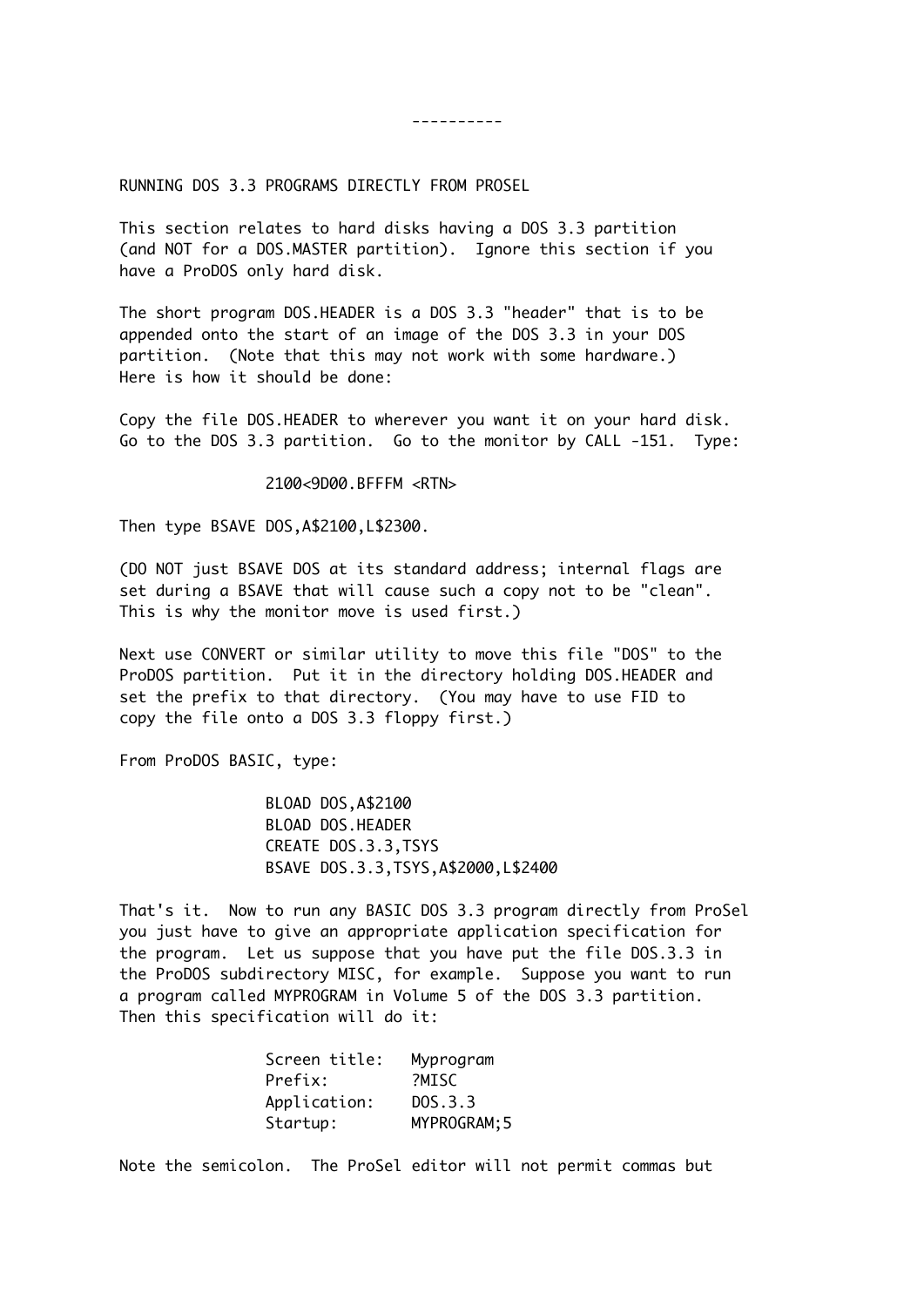will take semicolons, so I established this syntax for specifying the volume with the program you want to run. Similarly, you cannot use a space in a STARTUP name, so I provided that the slash "/" be converted to a space by the header. The volume number defaults to 1. A "B" or "T" after the volume number will specify a binary or exec file as the file type of the HELLO program.

# ----------

# SCAVENGE

This little program SCAVENGE, when executed, will look at all disk devices on line and remove from the ProDOS queue any that do not contain ProDOS disks. The purpose of this is to avoid access of empty drives by programs that poll all devices. If it does not find any drives to remove then it rebuilds the queue. Thus if you run this a second time it will reenable all disk drives.

# ----------

#### QUEUEP

QUEUEP (Queue for Prosel - pronounced KEWPIE) is an automatic program queue, allowing hands off sequencing and scheduling of programs. Since most users are not expected to have a need for this, it is not installed by the installation program. To install it, use CAT.DOCTOR to copy the files QUEUEP and QUEUEP.SYSTEM to your main directory.

In appearance, it is very similar to ProSel itself. It also accepts all the ProSel syntax for application specifications. The only difference is that the applications are run in sequence as they appear on the screen. (The sequence goes down the first column then the second column, etc.)

EXPECTATIONS OF SCHEDULED PROGRAMS

A program that is run from QUEUEP is on its own as far as its own operation is concerned. Thus, for automatic scheduling, the programs must execute the QUIT command to ProDOS automatically upon completion. If the program expects user input then it cannot be done hands off. The program must quit before QUEUEP can take over to run the next program.

### WHERE TO PUT IT

Since the program works in a very similar manner to ProSel, it must be put in the main volume directory. You must also put its booter program QUEUEP.SYSTEM there, but usually you would not put this before PROSEL.SYSTEM unless you want it to be the boot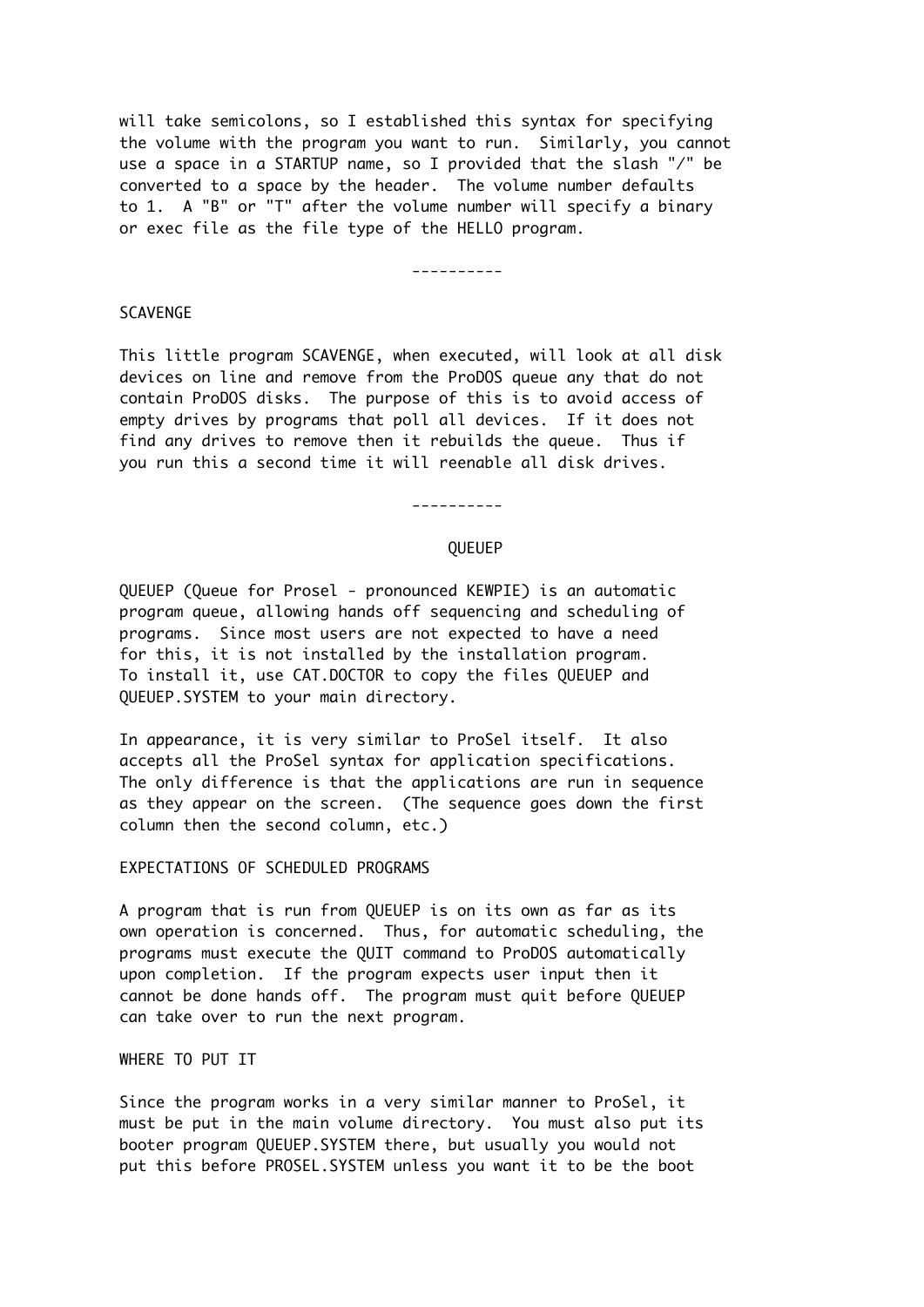program.

EDITING THE APPLICATION LIST

To edit the list, you just have to select PROSEL.ED from ProSel with a STARTUP specification of QUEUEP, instead of ProSel. Then use the editor just as you would edit a ProSel listing. Thus, for example, use this specification in ProSel to run the editor to edit QUEUEP:

> Screen title: Queue editor Prefix: ? Application: UTIL/PROSEL.ED Startup: QUEUEP

**SCHEDULING** 

If the STARTUP of an application (in the QUEUEP listing) is just a regular startup specification, or is empty, then the application will be executed immediately when its turn comes.

If the STARTUP has a time in the 24 hour format as in

FILENAME:22:30

or just

:22:30

then this application will be run at 22:30 (10:30 PM). Note that if the last application did not quit before 22:31 then this one will wait till the next day!

If the STARTUP has a time in the format

FILENAME>00:05 or just >00:05

then the program will be executed 0 hours and 5 minutes after the previous program quits. In other works, the ":" designates an absolute time and the ">" designates a relative time.

If the STARTUP (including time, if any) ends with a backslash "\" then any disk error will print its error message, sound a buzzer and wait forever for a keypress. If it does not have this character any error will sound the buzzer for about a minute and then go on to the next application. On a keypress, the next program will be up in the queue. Thus, to prevent its execution it should not be an immediately executed program (it should have a time) so that you can override the queue with the ESC key, or you should keep the closed apple pressed when doing this.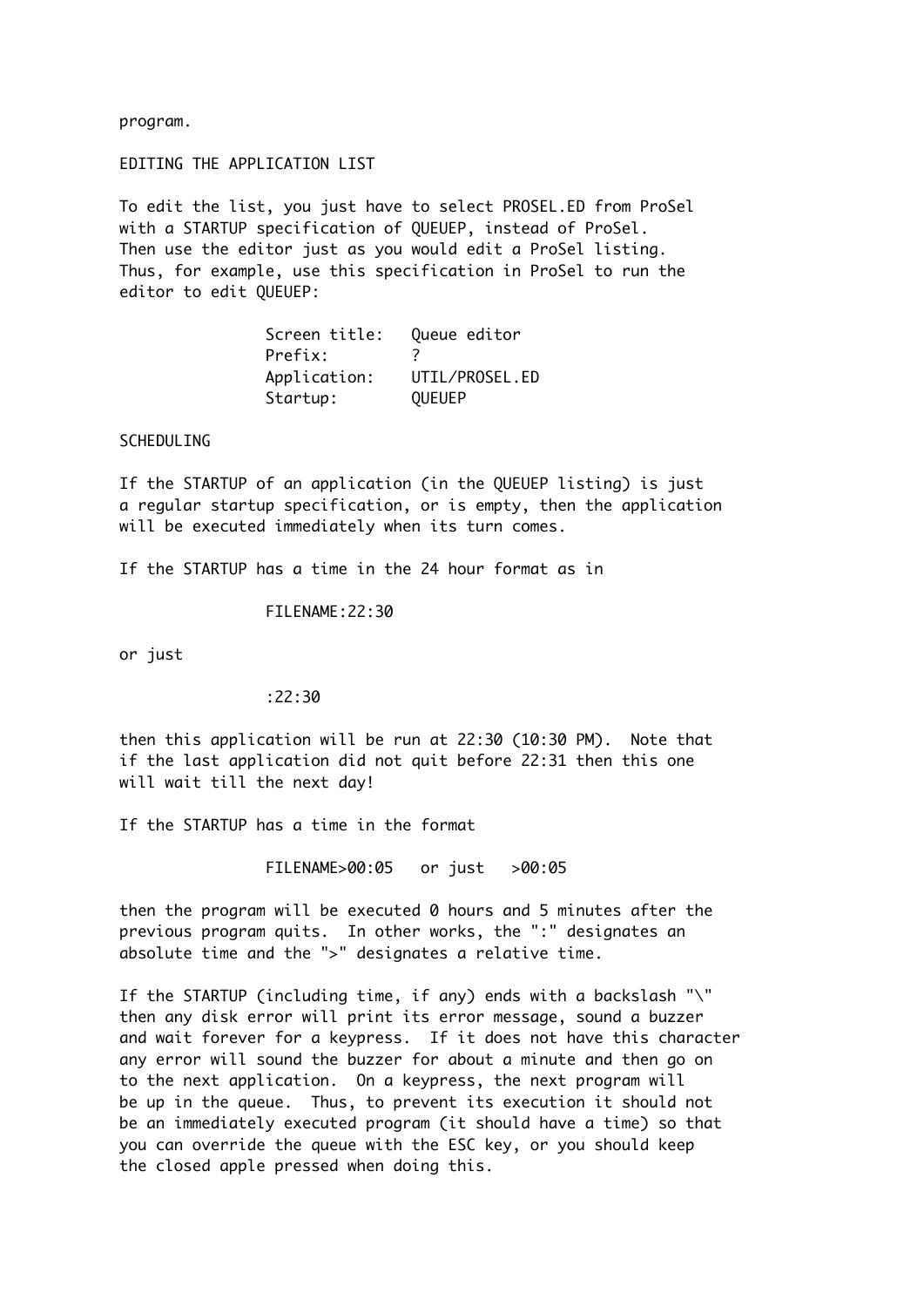Times on the screen are in 12 hour format but, internally, they are in 24 hour format.

# KEYBOARD COMMANDS

After about 5 minutes, the screen will blank to prevent burn in of the monitor. Any key hit at that time will bring the screen back. If the screen is not blank then the right arrow or down arrow keys will skip the presently scheduled application (shown in inverse) and go to the next. If the ESC key is hit, it will go directly to the last application. If the RTN key is hit, it will execute the presently scheduled application immediately. The up or left arrows go back to the previous application.

If the open apple key is held down while an arrow key is pressed then the execution time for the currently selected application is adjusted. (This is temporary. If you move between application specifications with the arrow keys, and open apple not down, then the execution time will be reset.) This feature allows changing the time for the next application without going into the editor. Note that if you pass through the current time while changing the next run time, the selected application will run immediately. You can press the closed apple key (also) to prevent that. Pressing the closed Apple key prevents a program in the queue from running at that particular time, allowing one to pass through the list without the possibility of accidentally having a program execute when this is not desired.

# SUGGESTIONS

It is suggested that the last application execute PROSEL.SYSTEM.

For example, use this specification as the last one:

| Screen title: | Prosel                 |
|---------------|------------------------|
| Prefix:       |                        |
| Application:  | PROSEL.SYSTEM          |
| Startup:      | :09:00 (or empty, etc) |

If you use QUEUEP.SYSTEM instead of PROSEL.SYSTEM in this specification then the whole process recycles. (You would have to cold boot in this case unless one of the programs lets you execute PROSEL.SYSTEM.)

You could have several queues in one listing if, for example, you end each of them with an entry running ProSel. Running ProSel cancels the queue.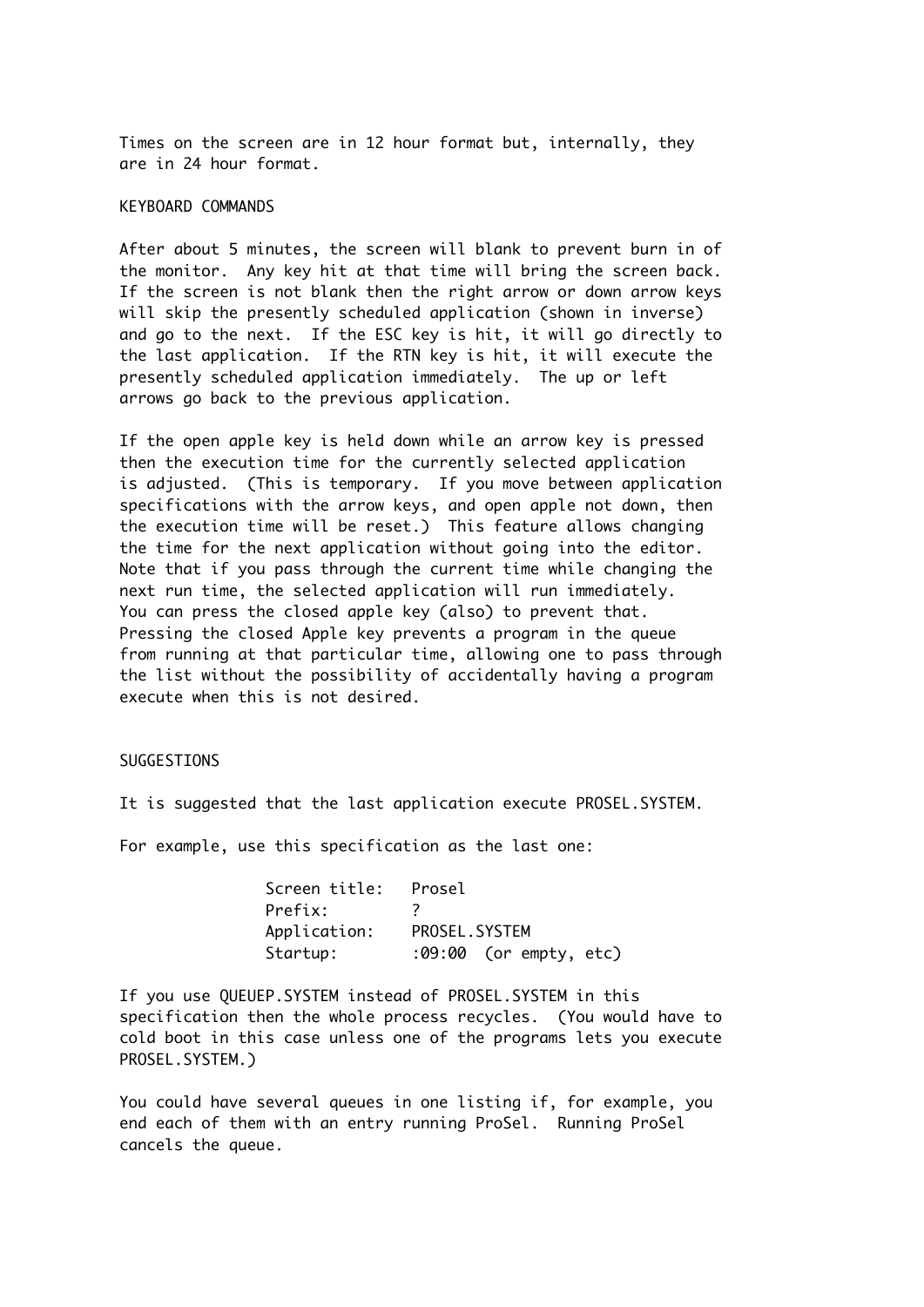----------

# **CACHE**

CAUTION: At this time the Cache programs are incompatible with Softswitch from Roger Wagner Publ., and MUST NOT be used at the same time as that utility!

The ProCACHE program is a disk cache which uses an area of a large RAM volume to cache data from a hard disk or a 3-1/2" disk to speed disk access. The program will ask what device you wish cached, the default being the device the program was run from. It then asks for the slot and drive of the RAM volume. The default is variable according to what the program finds in your machine. If the program determines that the RAM volume is suitable then it locks out a range of blocks on that volume for use by the cache. It will then monitor blocks read from the cached volume (eg., the hard disk) and place frequently used ones in the ram cache. This can enhance disk operations by a substantial amount. It is compatible with PRODOS 1.1.1 and later but does not work with earlier versions.

The ram volume used must have sufficient CONTIGUOUS room, in excess of 262 blocks, or it will give the error message "Not enough room on the ram volume". The ram volume must also have a name that starts with "RAM". This is used as a safety test to make sure you are not trying to use a volume that is not appropriate to the program. Names like "RAM" or "RAM5" are acceptable. If this is not the case the program will give the error message "Ram volume not found".

The operation of the program is transparent to the user. The program tries to determine potential problems but this cannot be 100% reliable. You must avoid programs which are likely to disable the ram volume or overwrite it with disregard for what is in it. For example you must not copy a disk to the ram volume or restore a file to it, while the ram cache is in effect. With a Ramworks type memory card you must not use the "use extra memory" option in the Volume copy program. To do those things, you must reboot first. Just executing the PRODOS file is sufficient for this. If the RAM driver is rerun then the program attempts to find the space it was using before and tries to use it again. If this is not successful then it may eat up more space from the RAM volume.

The program uses the disk name to determine whether the cached disk has been changed. You should not switch disks with a disk of the same name. To do that, reboot. In case of a large volume (a hard disk with at least 4MB) this check is not made PROVIDED the name of the volume is HARD1. This provides for more efficiency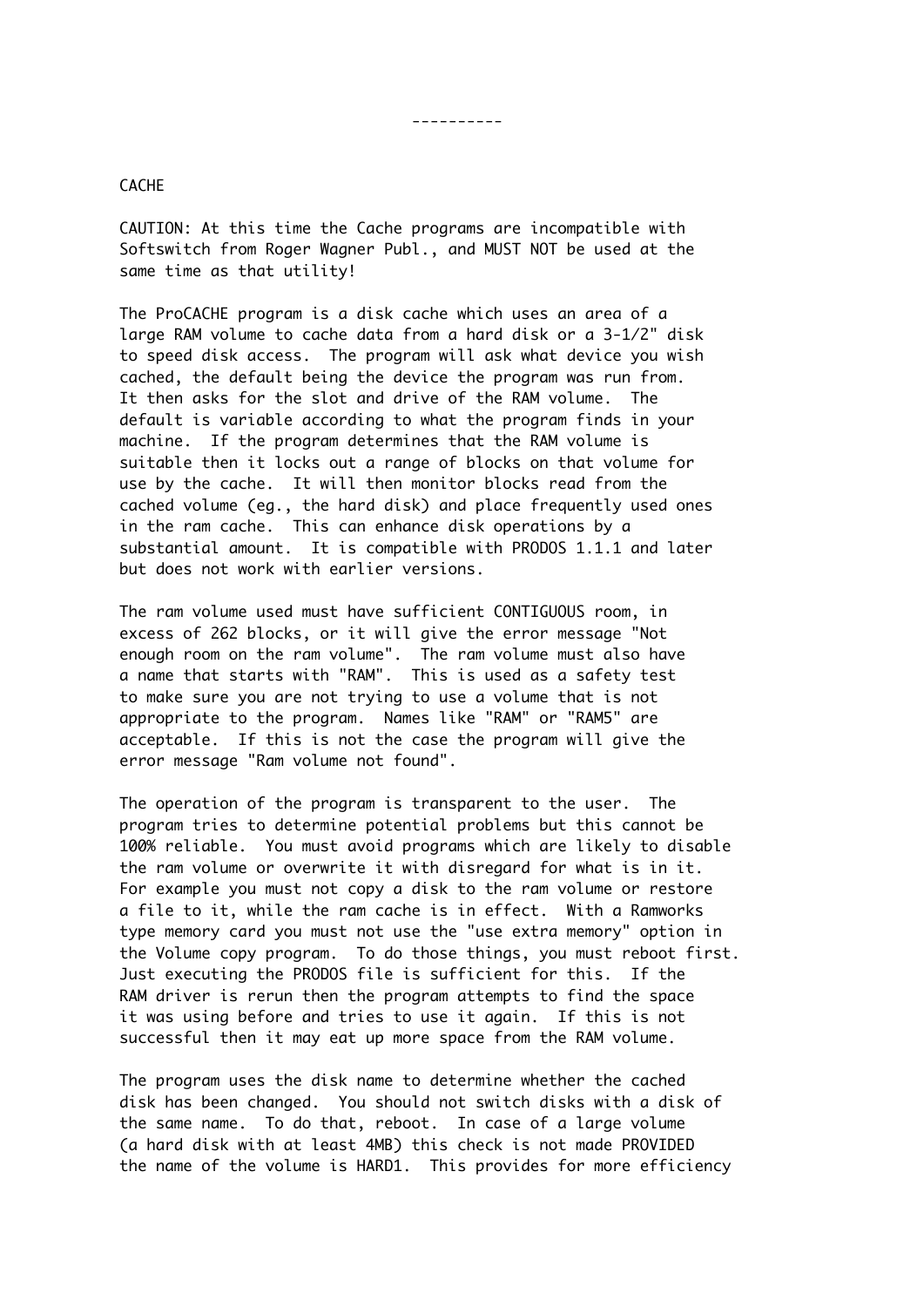on such volumes. If your hard disk is not named HARD1, you can rename it or use Block Warden to change this default in the CACHE file. It is after the pair of \$FFs following the startup name and begins with a length byte. You MUST NOT do this with removable media.

If the program sees that the RAM volume it is using has been disconnected then it aborts with a SYSTEM DEATH message reading INSERT SYSTEM DISK AND RESTART - ERR 0F because this is a condition from which it cannot recover. Unfortunately Appleworks (at least some versions) is misbehaved and disconnects all disk devices in slot 3 and that will produce this error when using some ram drivers, such as the one with ProSel. You can patch your Appleworks to fix this bug as follows: Get into Block.Warden, set the prefix to the directory containing your Appleworks files, type F to follow and specify APLWORKS.SYSTEM. Type E to go to edit mode. Type ^S to search. Type \$29 70 C9 30. It should stop with the cursor on the 29 of such a string. Move the cursor to the 70 and type F3 to change the 70 to F3. Move the cursor to the 30 and type B3 to change the 30 to B3. Type ESC to go to R/W mode. Type W to write, then RTN to accept the block shown and Y to accept the write. That is it.

The program will substantially impair 5-1/4" floppy disk access so, if you intend to do much of that, you should reboot. This is due to a large added overhead when accessing floppies and this is unavoidable. The only alternative would be disabling floppy access altogether as earlier versions of CACHE did. The program cannot be used to cache floppy drives and attempting to do so will yield an error message.

You can automate the device selection in the program by putting the four keys for the cached slot/drive and RAM slot/drive after a semicolon following the STARTUP name (if any). An M represents the RETURN key to accept the default. This specification will be ignored if it does not have exactly four characters. For example the startup ";MMMM" accepts all the defaults, and ";7152" acts as if you pressed this sequence of keys when the slot and drive particulars are requested. The startup file itself (if any) will be run following completion of the CACHE setup instead of quitting back to ProSel if a startup name is given. (I do not generally recommend use of a startup with this program.) For example, if the startup specification (in ProSel or in the file itself) is

# NEXT.PROGRAM;7152

then CACHE will select slot 7 drive 1 for the cached volume, slot 5 drive 2 for the ram volume and then run the program called NEXT.PROGRAM. The specification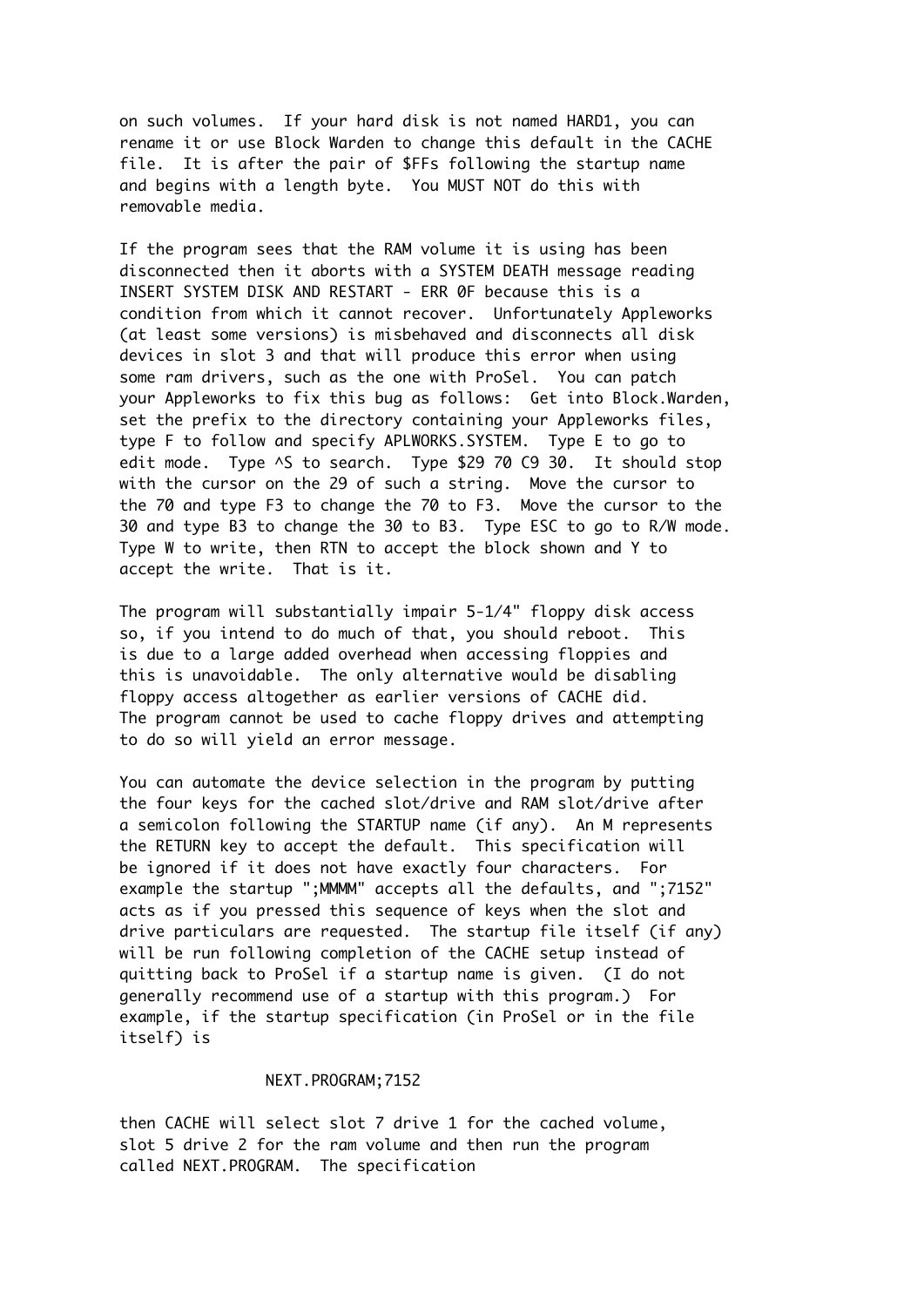will select those volumes but exit back to ProSel when the cache is set up. The cache setup is very fast and if you use this automated provision you will just see the menu flash on the screen momentarily.

The program CACHE.XL is an alternative version of CACHE which uses twice as much ram area for caching but disables the 5-1/4" floppy drives (reboot or rerun PRODOS to access them). Generally I think the regular CACHE is to be preferred but if you find too much reloading of files then you might use CACHE.XL instead.

PROSEL.CYCLER and SCREENS

This program lets you keep several different copies of the ProSel file (and the application list it contains). To set this up:

- 1. Put the PROSEL.CYCLER anywhere on the disk, if not already there. (Install puts it in the UTIL directory.)
- 2. Use CAT.DOCTOR to copy the file PROSEL (or PROSEL.80, etc., from /PROSEL) to some temporary directory, and then rename it PROSEL.2.
- 3. Copy PROSEL.2 to the main directory.
- 4. It you want another copy, rename PROSEL.2 in the temporary directory to PROSEL.3 and copy that to the main directory.
- 5. Continue, if desired, up to PROSEL.9.
- 6. Note that this leaves no PROSEL.1; that is what the current PROSEL file will become if you switch to another copy.
- 7. Make an application in ProSel which points to the cycler. For example, if the cycler is in the directory UTIL then use

| Screen title: | Prosel Cycler      |
|---------------|--------------------|
| Prefix:       |                    |
| Application:  | UTIL/PROSEL.CYCLER |
| Startup:      | (none)             |

- 8. When this is saved, select this item from ProSel. This will bring up the second copy of ProSel.
- 9. Go to step 7 for this copy of prosel, and continue until you return to the original copy of prosel.
- 10. Delete the temporary copy of prosel (see step 2).

Note that the external or internal ProSel editor will always edit the copy of ProSel that is active at that time.

If you hit the Open Apple key when executing the cycler, you will get a menu showing all options and can select the version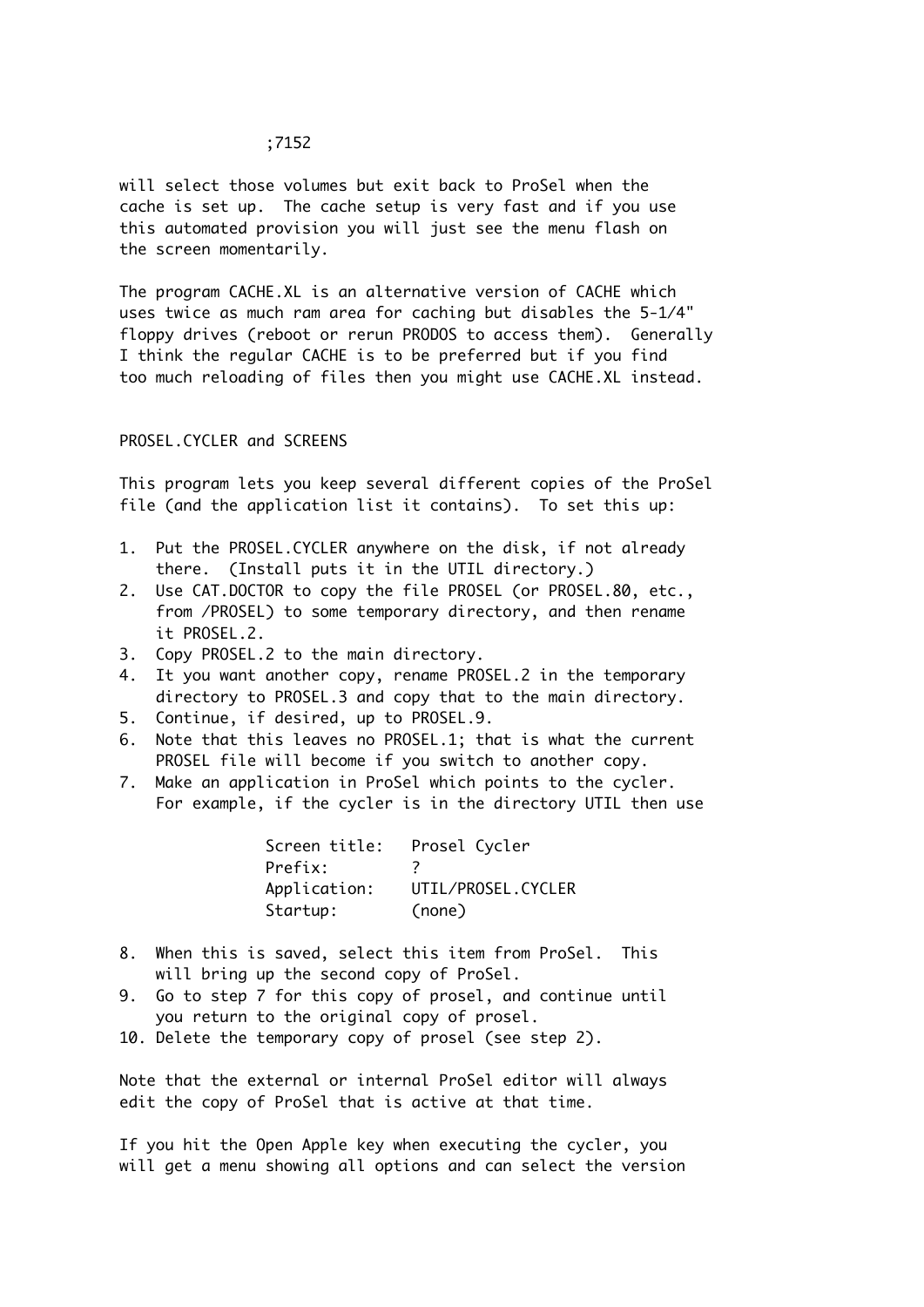of ProSel you want to go to next, instead of cycling through all versions. This is convenient if you use more than 3 or 4 versions. There is a small editor CYCLER.EDITOR that can be used to change the names shown on the screen in this menu mode of the cycler, and it also lets you reverse the meaning of the Open Apple key, so that the menu becomes the default, and lets you select 40 or 80 column mode for the cycler display.

If you call the cycler from ProSel with a specification in the menu giving a STARTUP name consisting of a digit (1-9) then the cycler will bypass the menu and will bring up the version of the PROSEL file corresponding to this digit. For this to work, you must use the CYCLER.EDITOR to make the MENU mode the default.

ProSel also supports extra "screens". See the ProSel-16 docs for usage information.

### BACKUP, RESTORE and RECOVER

 These programs are designed to do one thing, provide fast full volume backups for hard disks using ProDOS, and do it extremely well.

 Note that the FILES BACKUP and RESTORE are the ProSel-8 backup utilities. The ProSel-16 incremental backup/restore is accessed from the ProSel-16 "main menu" (press ESC at the screen).

#### BACKUP

 This program is used to back up a hard disk volume onto floppies. It will work with 5-1/4 inch floppies, 3-1/2 inch floppies, and in fact with any ProDOS formatted disk media at all. (The program does require the backup media to have less than 4096 blocks. This is to guard against accidental "backup" TO the hard disk.)

 The backup disks must be ProDOS formatted before using the program, UNLESS the drive is an Apple 3.5 (NOT Unidisk 3.5) in which case an unformatted disk will be automatically formatted with a 2:1 "interleave". It is most efficient to give them volume names BACKUP.001, BACKUP.002, etc. If the disks you use do not have these names, you will be asked if you want to destroy the existing volume, and the program will rename the backup disk if you agree to this.

 The backup program will use both drives alternately for the floppies unless you specify only one is to be used (see below).

 When you enter the program, you specify the Original slot and drive which should be that of the hard disk volume you wish to backup. Later the program will read the volume name and display it (here shown as /MYVOL). You also specify the destination slot and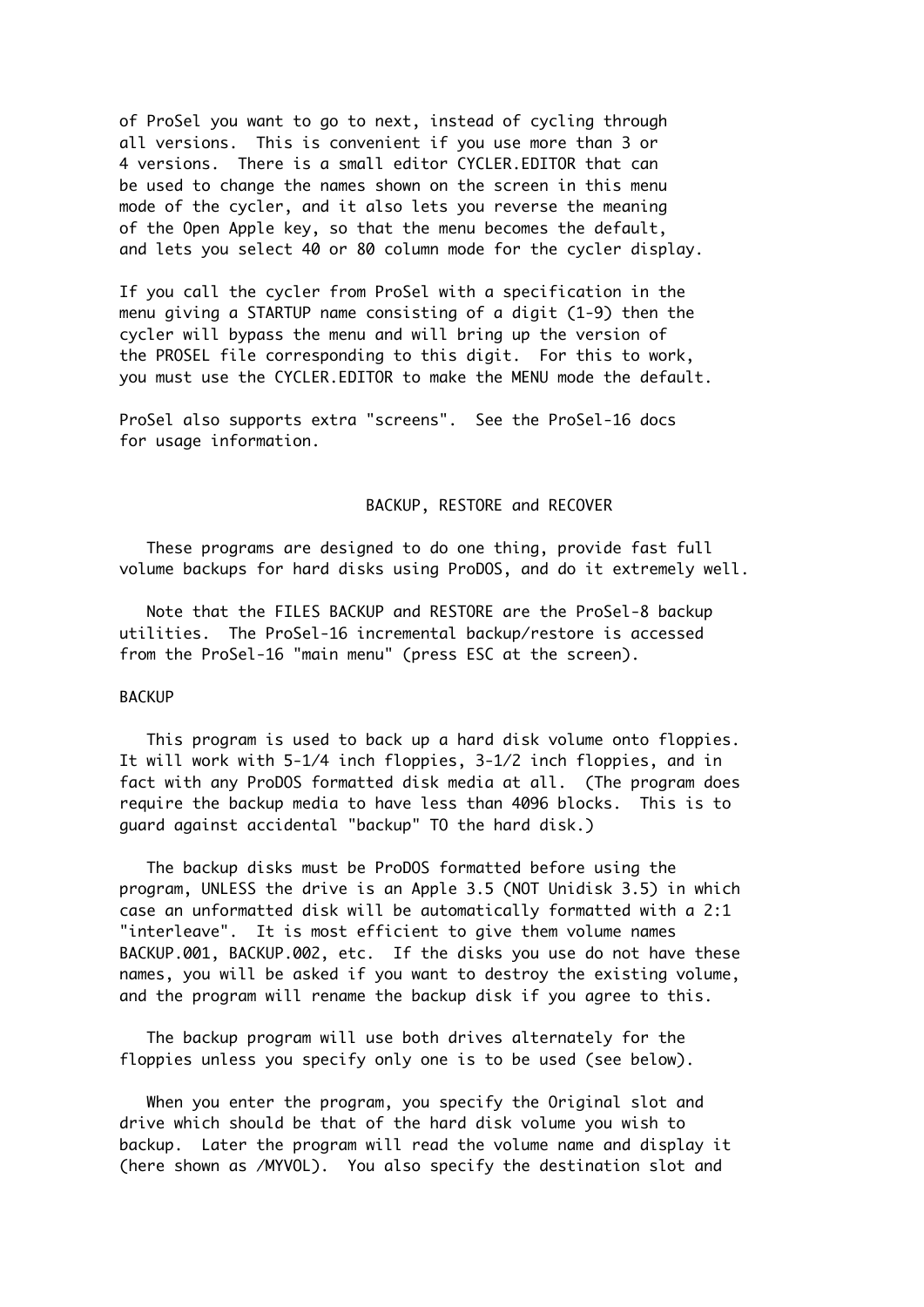drive. The drive is the first one used by the program for the floppy, but unless you use the single drive option (below) the drives will alternate. Finally you are asked if you want to use two drives for the backup disks (default =  $Yes$ ).

 The backup procedure will start as soon as you answer this question. The first backup disk should be in the specified drive. While this first drive is being operated, insert the second disk in the alternate drive. When the first disk is done and the second is being used, insert the third and so on. The total number of disks that are going to be used is shown after "Number needed".

 If the disk you have inserted is not named properly (BACKUP.xxx) then the process will stop and you will be asked if you want to destroy that volume. You can choose to abort the backup process by hitting "N" at this time. If you have inserted the wrong disk, replace it and hit "Y". The disk will be renamed and the backup process will then continue. Note that "destination drive" shows the drive currently expecting the backup disk and the "BACKUP.xxx" name shown is that of the volume expected.

 If the program does not recognize the backup disk as a ProDOS disk or if there is no disk in the drive then the process will pause and you will be asked to "Reinsert/replace backup disk". Possibly the disk was not well centered. Try it again, or try a replacement disk and type C for continue. The escape key aborts the backup process.

 If the program is unable to read some block from the hard disk or is unable to write a block to the backup disk, it will retry four times and then inform you of the problem. The block that is causing the problem is shown at the bottom of the screen in inverse. You can choose to ignore this error and continue the backup process. (Make a note of the problem block if you do this. That block will not be transferred correctly.) If the problem is a write error, then you should abort the process by hitting the ESC key and do it over, possibly with some other backup disks. Don't take a chance on faulty media.

 To insure maximum reliability we recommend formatting the backup disks on the same drive to be used by the backup program. Ordinarily this means formatting odd numbered disks on drive 1 and even numbered ones on drive 2. The program will automatically format unformatted disks if they are in an Apple 3.5 drive (not a Unidisk 3.5). Please note that it takes a few seconds for the program to recognize this condition, so be patient - actually it is the ROM firmware that is slow here, so there is not much that can be done about it.

 There are several user modifiable parameters such as original and destination slots. You should run the MODIFY.BACKUP program (a BASIC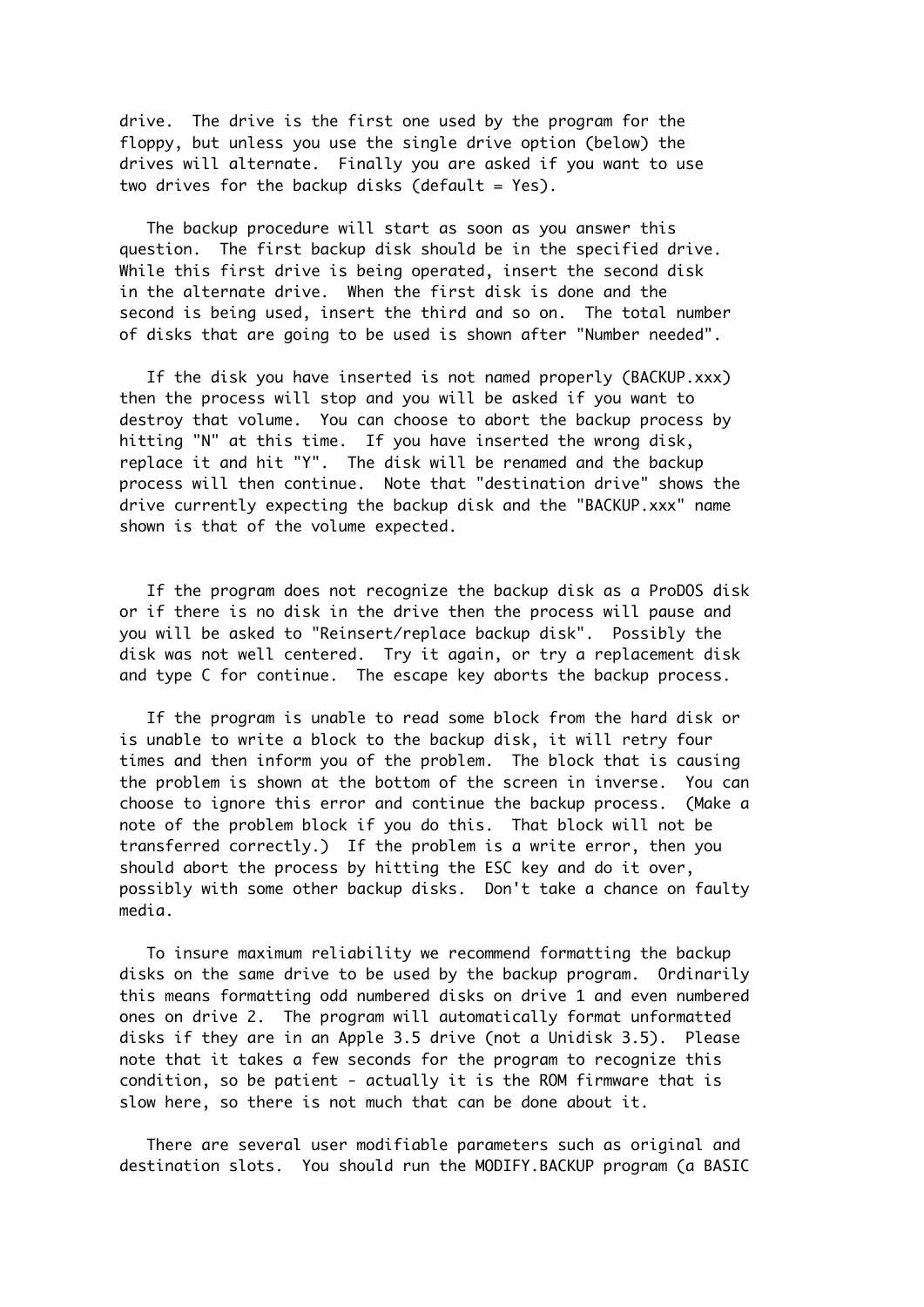program) to change these defaults.

 One of the parameters for BACKUP is to clear the "backup bits" of files. Ordinarily you should NOT use this option. It is designed to be used by people who ALSO use another backup program to do daily incremental backups, while using ProSel's faster backup to do weekly full volume backups. If you only use the ProSel backup then the backup bits are of no concern to you.

 Another parameter is whether you want BACKUP to do a verify after writing each backup disk. Ordinarily, I don't think this is worth the extra time it takes. However, if you do use it, and a read error occurs during a verify of a backup disk, then you will be given the option of replacing that disk with a good disk and continuing the backup process.

 When the BACKUP/RESTORE programs are expecting you to insert a disk and IF that drive is an Apple 3.5 (NOT Unidisk 3.5) then the backup or restore will restart automatically as soon as the disk is inserted and you do not have to press the C(ontinue) key as you would with other backup media. Please note that if the disk is not formatted then it will take a few seconds before formatting of the backup disk starts. (Also note that formatting is supported ONLY for Apple 3.5 drives, NOT for Unidisk 3.5's or 5.25 floppies.)

----------

#### RESTORE

 This program is used to restore the hard disk volume to its condition when the backup was made. CAUTION: Any additions since the backup will be lost. The primary purpose of RESTORE is recovery from a disaster that has destroyed the hard disk volume. (If the hard disk needs reformatting, do that before using RESTORE.) Obviously you should have a copy of the RESTORE program on a floppy disk.

 When you enter the program you specify the original slot and drive, which is the slot/drive of the backup floppies and defaults to slot 6, drive 1. The destination slot/drive is that of the hard disk. You MUST specify the correct slot and drive for the hard disk. On the Sider hard disk, drive 1 corresponds to the volume /HARD1 and drive 2 to /HARD2. If you backup from drive 1 (HARD1) and then try to restore to drive 2 (HARD2), you will get an error message reading "Incorrect volume size/name". If the volume size is correct (see below) then you will see the expected volume name on the screen after "Destination slot" (here it would be /HARD1). If you still want to backup to that volume, you will have to exit the program, rename the destination volume and rerun RESTORE. This is a safety feature to prevent accidentally overwriting the wrong volume.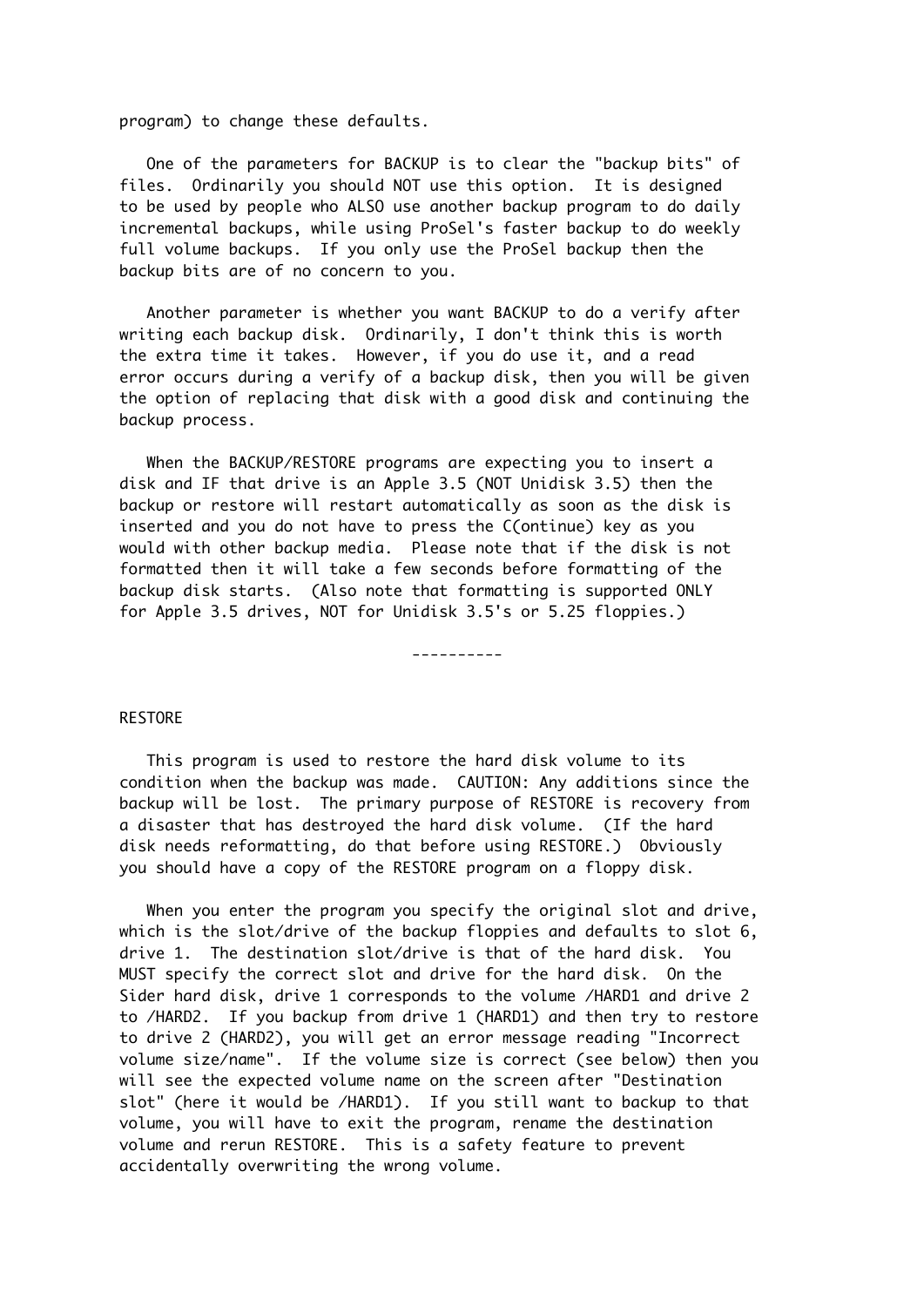The RESTORE program demands the backup disks to have the correct names. If one comes along with the wrong name, the program will pause and ask you to insert the correct disk. (For this type of error the C[ontinue] key and R[etry] key are equivalent.) The disk name "BACKUP.xxx" is displayed after "Original slot" and the active drive is shown after "Original drive". When you change that disk and press C or R the program will look at the replaced disk and make sure it is now correct. (If not, you get the message again.) Hitting ESC at this time will abort the restoration process and will leave your hard disk with incorrect data. You can, of course, rerun RESTORE from floppy and try again.

 You must restore to a volume of the same size as the one backed up. The program will not accept a different size. If you have to reformat the hard disk, make sure you create the same size volume. If you want to change volume sizes, you will have to use another backup utility to do it. This is a consequence of the way this program works and is partly responsible for its speed. [The current version will allow restoration to a larger volume (you are asked if it is ok) as long as the number of "bit map blocks" is the same and the old and new numbers of blocks are both multiples of eight. A new "bit map block" is needed for every 2MB of disk space, so this allows a moderate increase in the size of the volume. If you use RESTORE on a /RAM volume you must be sure to use the same RAM driver for restoration as for the backup, and an increase in volume size will work only for the driver supplied and for the Ramworks and Checkmate RAM drivers.]

 If a read or write error occurs while attempting a restore, you will have the option of continuing, retrying or aborting. Selecting "retry" will attempt to read or write the problem block again. (You might try reinserting the disk before hitting the "R" key.) The continue option will skip the problem block (which will leave the destination block with incorrect data). If it is a read error, you should note the number shown in inverse under the beginning of "Restoring block" at the bottom of the screen. This is the block on the hard disk which will have incorrect information written to it. This block will contain the message "BAD RESTORE" written into the first few bytes. In a pinch you may be able to fix this block by hand. The block on the backup disk that could not be read is shown in inverse under "Source block" at the bottom of the screen.

----------

#### BACKING UP AND RESTORING TO AND FROM A FILE

 The programs also have the ability to backup a volume to a FILE on a large disk device. This is intended for saving the contents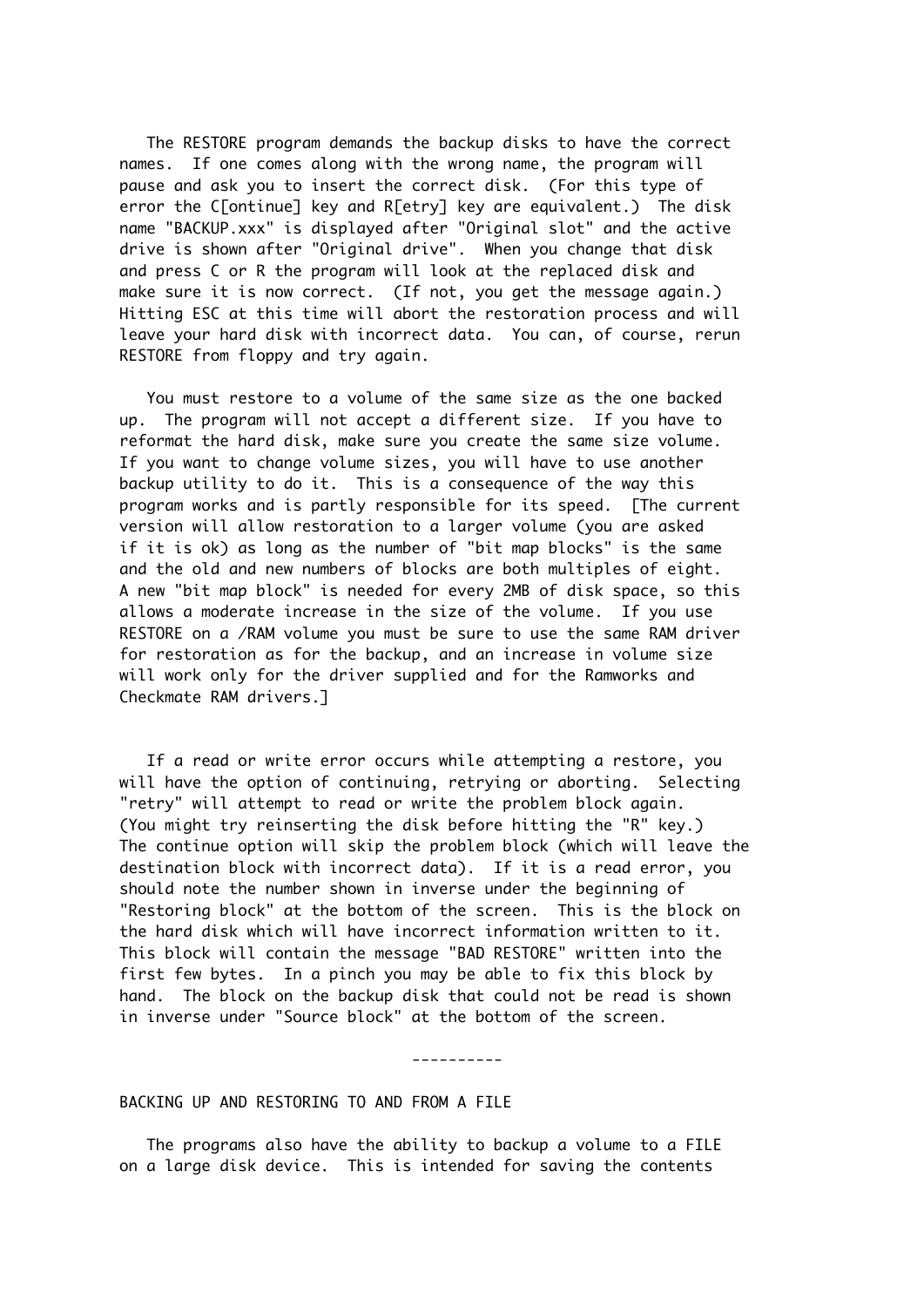of a /RAM disk. [Note that other methods to use BACKUP to do this are discussed elsewhere.] To get into this mode, just type a 0 for the destination slot in BACKUP or for the source slot in RESTORE. You will then be prompted for pathname of the file to be used. If the file exists (of the proper file type - which is \$F6) then it will be overwritten unless it is locked. If it does not exist, it will be created. Note that the entire file must be contained on the destination volume.

 If you get into this mode by mistake, type ESC at the pathname prompt.

 This ability can be made into an application selectable from ProSel by making application specifications with BACKUP and RESTORE as the applications and the file to be used as the backup file as the "startup". In the case of BACKUP, you also have to give the name of the volume to be backed up to the MODIFY.BACKUP program. If done correctly, then selecting these applications will automatically (no further user input) backup/restore the ram disk to/from the file.

----------

## AUTOMATIC BOOTING AND LOADING OF A RAM VOLUME FROM A FILE

 Provision has been made for a totally hands off loading of a RAM volume upon boot. This takes a little careful work to set up, but once done, it is automatic and it is very fast.

These are the steps to follow:

- 1. Install ProSel on the bootup disk.
- 2. Use BLOCK.WARDEN to place a STARTUP name in PROSEL.SYSTEM. If you have the Apple memory card then put in UTIL/RESTORE, and skip step 3. Otherwise put in UTIL/RAM.DRV and use CAT.DOCTOR to copy RAM.DRV to the directory UTIL on your bootup disk.
- 3. [Skip if you have an Apple memory card or clone like Ramfactor.] Use the CONFIG.RAMDRV program to place a STARTUP name of UTIL/RESTORE in the RAM.DRV program.
- 4. Use MODIFY.BACKUP to specify the name of the FILE to be restored to the RAM volume in the STARTUP position of RESTORE. You might call such a file RAMFILE for example, or MISC/RAMFILE if it is in the subdirectory MISC.
- 5. If you want RESTORE to run some SYS program (eg. BASIC.SYSTEM) instead of returning directly to ProSel after loading the RAM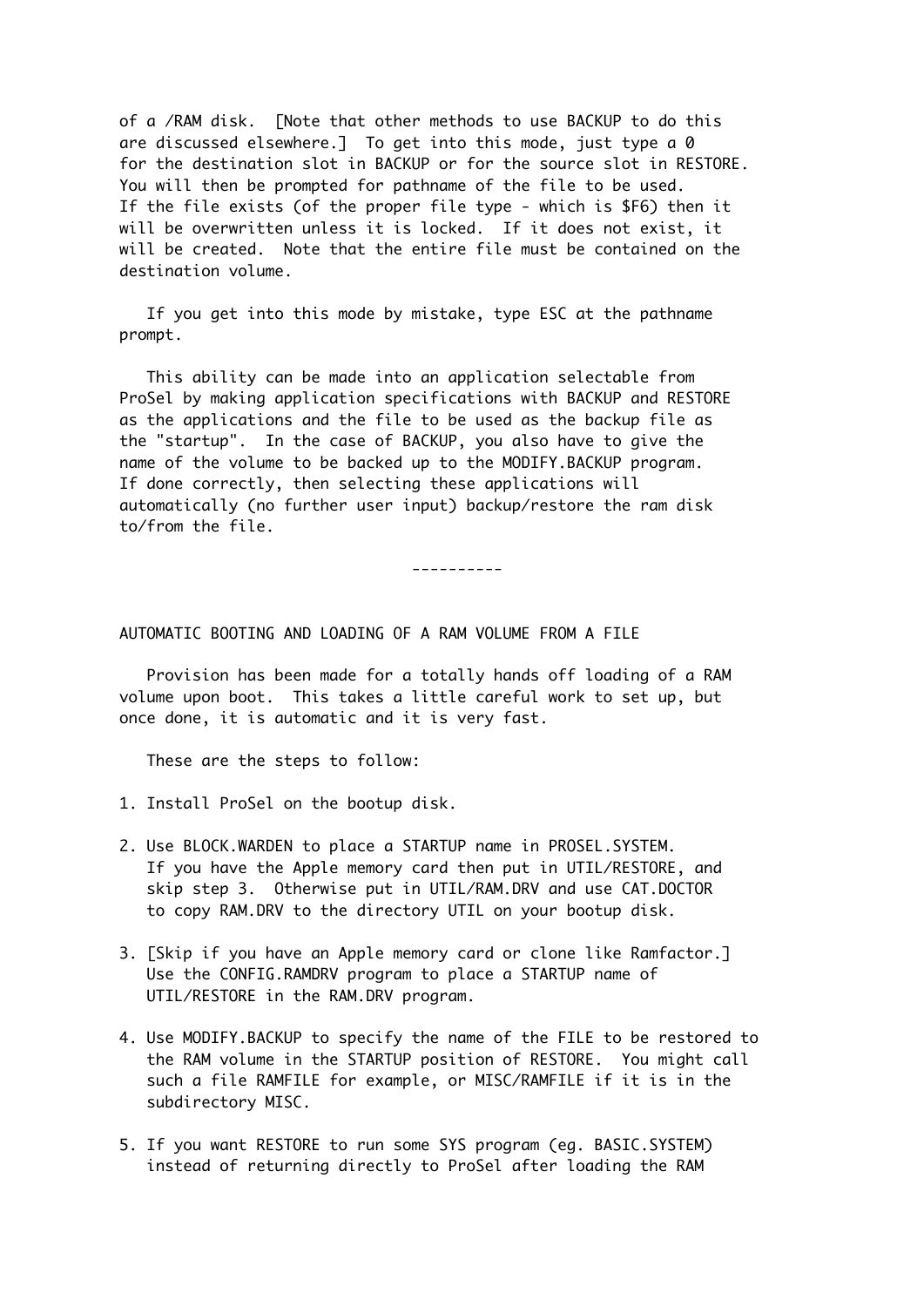volume, then use MODIFY.BACKUP to place the name of the desired SYS program in the RESTORE program. [Even if this is done, it will be ignored if there is no specification in the STARTUP position (item 4). This makes it possible to use the startup specification in ProSel to run this version of BACKUP while still being able to use the same copy of BACKUP (with nothing in the startup position) for its primary purpose of backing up a hard disk.]

6. Load the files you want into the RAM volume and use BACKUP to backup the volume to the file you named in step 4.

 If you have followed this procedure correctly then the next time you boot, the RAM volume should be loaded automatically from the file you created. If not, then you missed some detail. Check the names you have given for various files and make sure the files are really where they will be looked for. This provision will just ignore file specifications if the files are not found. There may be no error messages.

 Remember that these instructions apply to loading the /RAM volume from a FILE on a hard disk or 800K disk. To load the /RAM volume from floppies requires a different procedure which was described in the section "USING PROSEL ON A /RAM VOLUME".

----------

### AUTOMATIC BACKUP OF A RAM VOLUME

 BACKUP can also be instructed to automatically backup a RAM volume to a file and then (optionally) run another application such as PARK.HEADS. Thus a single selection from ProSel can automatically backup your RAM volume, and then park the heads of the hard disk.

 To force this mode, the file name of the backup file should be placed in the startup position. [It is best to let ProSel do this via an application specification. That way BACKUP can be used in other ways without making a completely separate version. If the startup position is empty then the rest of the operation described here will be ignored by the BACKUP program.]

 Then the program name to be run after BACKUP is finished should be placed in the BACKUP program by selecting that option when running MODIFY.BACKUP.

 Then the volume name of the volume to be backed up (eg, /RAM) must be specified when running MODIFY.BACKUP, or this mode will be IGNORED.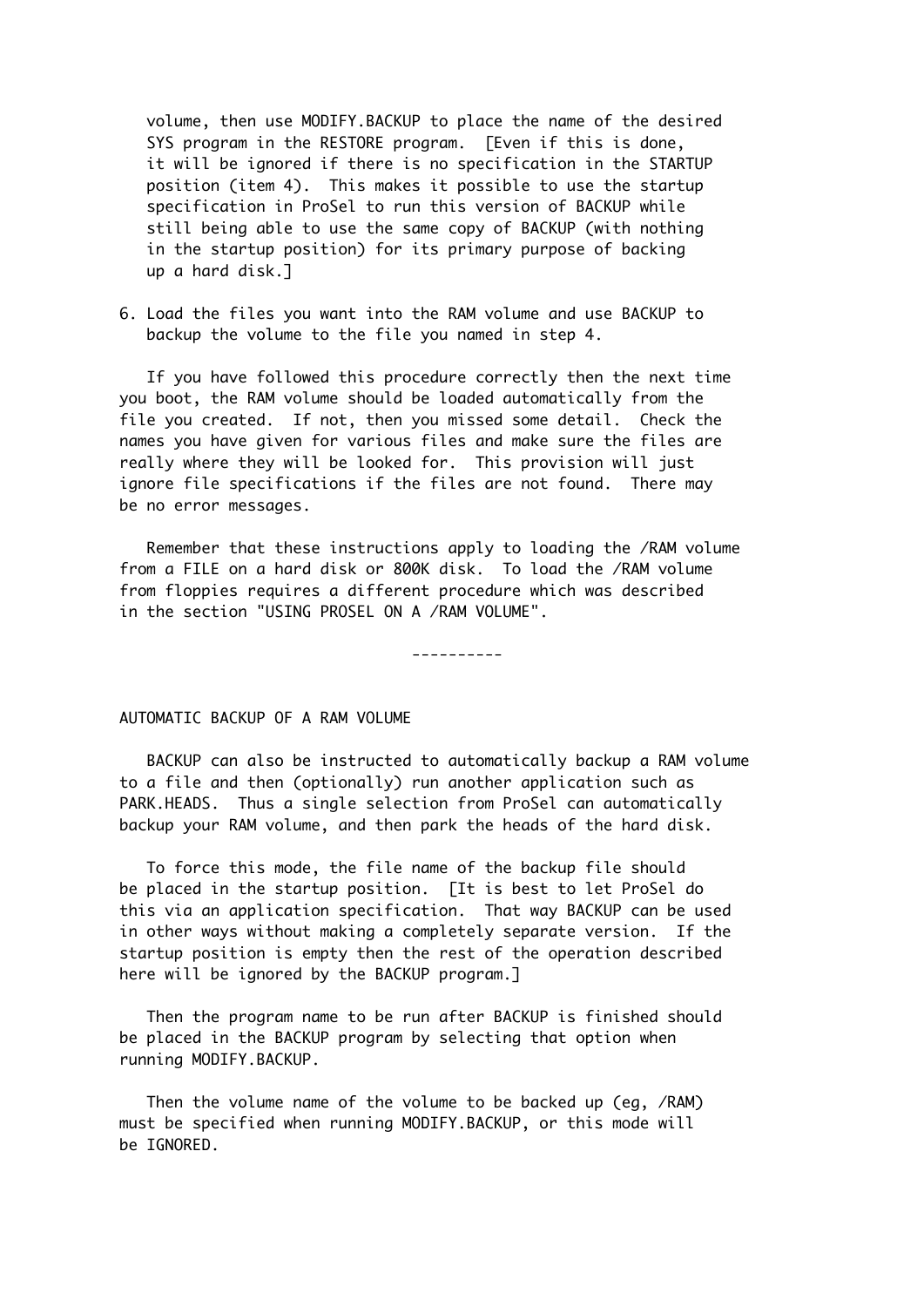### USING BACKUP DISKS IN SLOT 5 AND SLOT 2

As set up, the Backup/Restore programs alternate backup disks in a specified slot and both drives 1 and 2. However, the programs are designed in such a way that you can, instead, have it (for example) alternate between slot 5, drive 1 and slot 2, drive 1 (a common configuration for 3.5" disks on a GS). To enable this, just run the MODIFY.BACKUP program to modify both BACKUP and RESTORE. Tell the program the first backup disk location (eg., slot 5, drive 1) and the second (eg., slot 2, drive 1). Use the same slot/drive for both if you want single drive operation without having to answer the drive question when running BACKUP or RESTORE.

----------

# RAM.DRIVE.GS

RAM.DRV.GS is a ram driver for the Apple IIgs which can supplant or supplement /RAM5. If you hold down the option key when running it then it will REMOVE itself. Caution: everything that was in /RAM will be lost forever. It is twice as fast as /RAM5.

If you hold down the open Apple key when running RAM.DRV.GS then it will present a configuration menu. You can resize the ram drive to have any size that is a multiple of 64K, up to 2048K. This does not check how much memory you have available, so be reasonable. (When the driver is run it will abort with a memory manager error if it cannot get enough memory.) Then you can select the slot and drive to map the driver to (default 3,1). When you have specified these parameters, it will resave itself. (Don't lock the file or this will not work.)

RAM.DRV.GS works with ProDOS-8 only. If you run a P16 program then the driver will release its memory to the system. CAUTION: this means that anything in /RAM will be lost forever.

The strengths of this alternative to /RAM5 are also its weaknesses. For example, the driver is easily discarded so that you can run P8 programs which require much expansion memory, such as COPY.GS and Beach.Comber.32. This also means, however, that it is easy to lose data in the ram volume. Care must be exercised.

----------

RECOVER

This is a utility that allows you to recover a file from the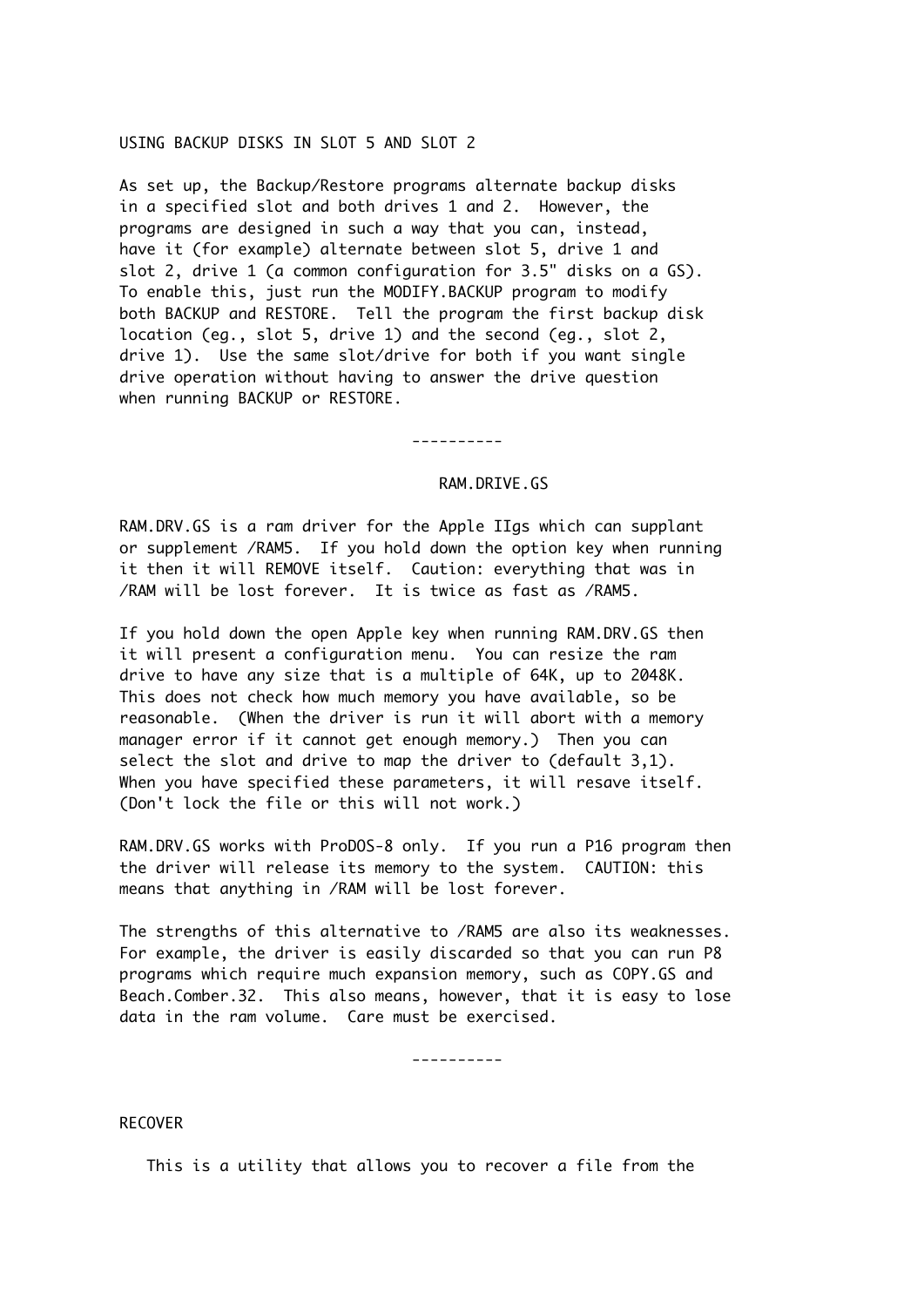backup disks created by the BACKUP program. This can be very useful if you should ever be in a position where your hard disk is down and files on it inaccessible.

 To use this you must have two working disks one of which must be of the type used for making the backups. One of these drives will be used for reading the backup disks and the other will be used to write the recovered file.

 The program will ask for the slot and drive that you will use for the backup disks.

 It then asks for the pathname of the file you want to recover. This name MUST NOT include the volume name. Thus if you should want to recover /HARD1/MYDIR/MYPROG, what you type here must be MYDIR/MYPROG.

 Then you must specify the FULL pathname of the filename you want the recovered data written to. If the file already exists you will be asked if it should be deleted. If you answer YES and the file is locked then the program will abort.

 Next you will be asked to insert BACKUP.001 and press a key. It may ask for many more of the backup disks. Be prepared for a lot of swapping if the file is large or high up in the hard disk.

 If the operation is successful the program will ask if you want to retrieve another file. If recovery is not successful then some error message will also appear.

 RECOVER cannot be used to recover files from the file created by the "backup to a file" option.

DOC for COPY (only COPY.GS is on ProSel-16 disks)

This is a volume copy program for ProDOS disks which features:

- 1. It is fast, especially on partially full disks.
- 2. It tries hard to read and write and allows skipping over errors.
- 3. It can be used to copy one hard disk volume to another of the same (or slightly larger) size.
- 4. It allows single drive or dual drive copies.
- 5. It will use the extra memory in a ram card when doing a single drive copy (unless you tell it not to do so). In all likelihood it will take only one pass even for 800K disks if you have a large ram card. Even if you do not have such a card the program will use most of the extra 64K in a //e or //c.
- 6. If only one pass is required then you have the option of copying to subsequent disks without reading again from the original.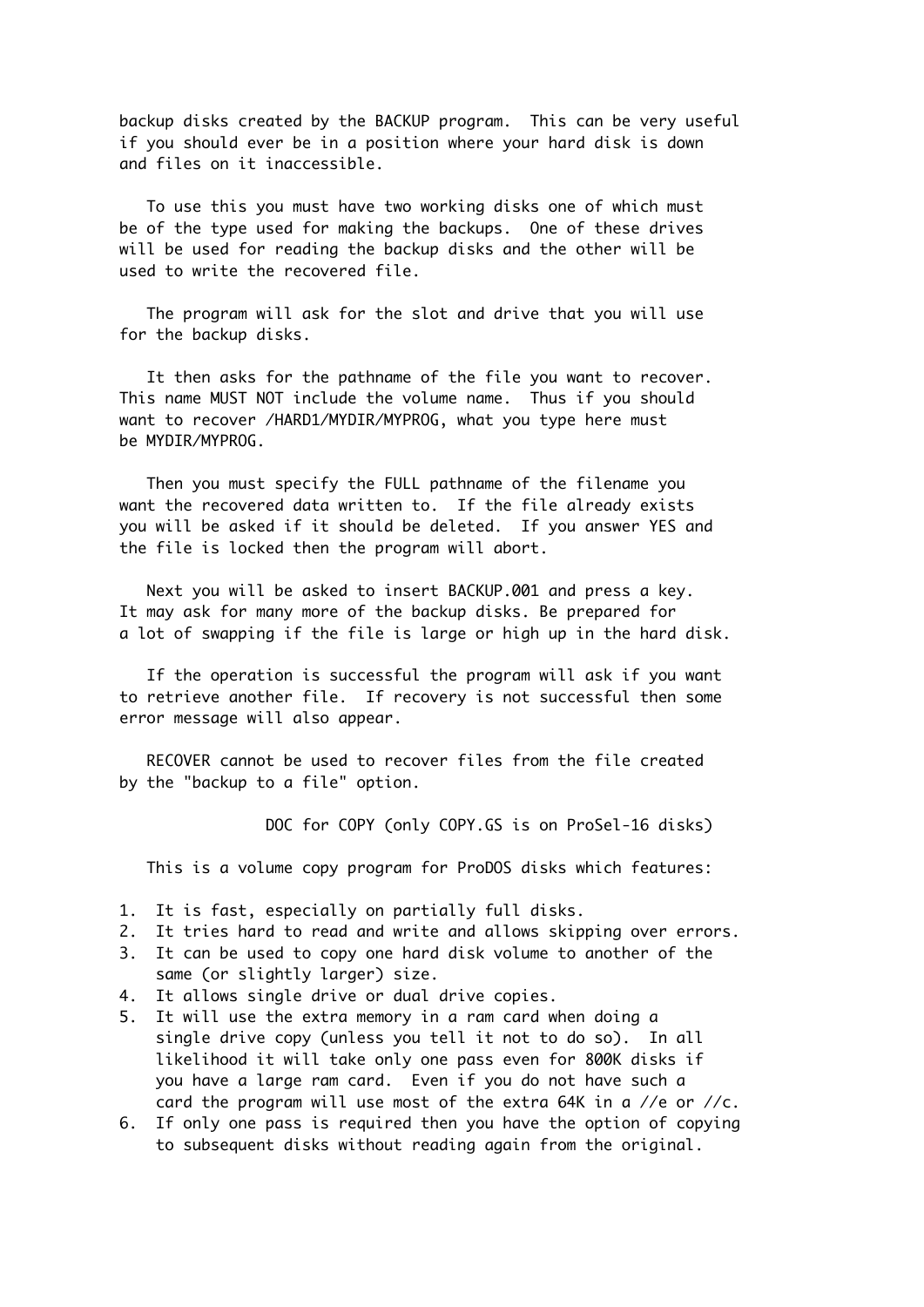You are asked for slot and drive for the original and duplicate disks. These will be used for all subsequent copies, so you don't have to keep repeating these specifications. The program checks to see if these correspond to mounted devices and, if not, returns to the start. The program then checks to see if the duplicate volume has the same number of blocks and gives an error message if not. (Thus you can copy only between the same type devices. It is impossible to accidently copy from a floppy to a hard disk.)

 COPY displays the names of the original and the duplicate and you are asked if you really want to destroy the latter. If not, it will quit. If so the copy will proceed. The creation dates of both disks are also displayed unless no clock was present when the volumes were formatted. The block currently being read or written is displayed at the bottom of the screen in inverse. Only blocks listed as used in the bit map are copied.

 If a read or write error occurs the program retries four times If still unable to do the read or write, the program will tell you the error and ask if you want to continue or not. If not it will exit through Quit. If you want to continue anyway (and try to fix the bad block by other means) you should make a note of the block on which the error occurred and then type C for continue.

 When the copy is done you will be asked if you want to do another copy. The same original and destination drives are used.

 If the volume is /HARD1, /HARD2, etc, the copy will be named /COPY1, /COPY2, etc., and vice-versa. This prevents duplication of volume names when using one Sider to back up another.

The program allows copying a volume to one of a larger size, provided that has been formatted. One reason for this is to allow copying of an 800k disk using the Apple memory card, by first copying to the RAM disk and then to another (formatted) 800k disk. For this to work you must have 1 Meg in the Apple memory card. You are asked if you really want to do this. You are also asked (if the program determines that the situation is one it can handle) whether you want the size increased to the size of the destination disk. You would want this if you are copying a floppy to a 3.5" disk, but not if you are copying a floppy to the Apple memory card with a view to copying that back out to other floppies. If you do not select this option then the destination volume will have the same size as the original. You should reformat the /RAM drive (turn the computer off and on) after using it to copy disks in this way.

COPY.GS looks for free memory and uses whatever it can find. It displays the amount of memory it has found before the copy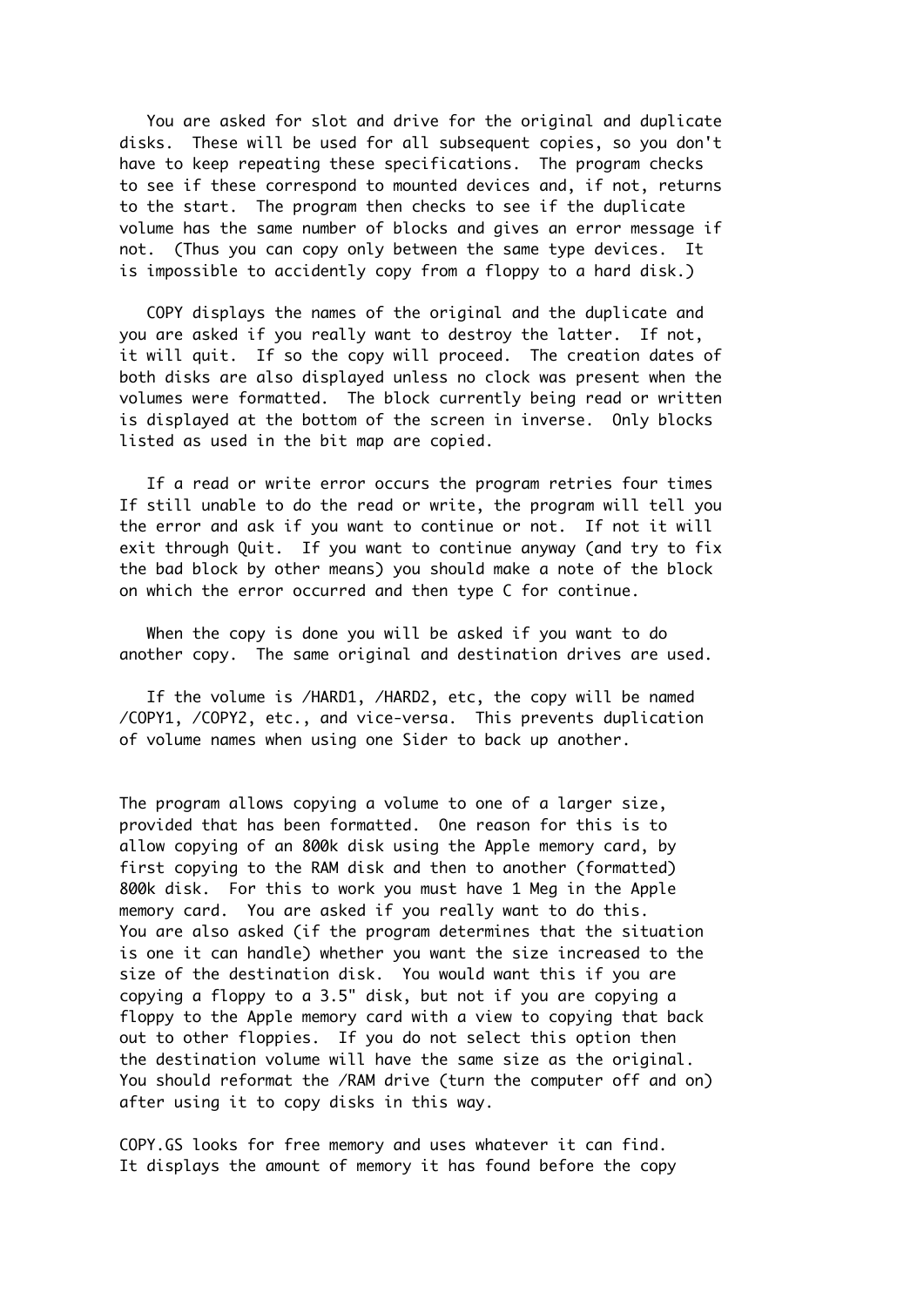process begins. COPY.GS also has a "mass copy" feature in which it will read a disk to memory and copy it out to alternating drives without prompting. The drives used default to source S5,D1 and destination S2,D1 alternating with S5,D1. To change these defaults you use a "startup" consisting of a semicolon, slot/drive of source, slot/drive of the first destination and slot/drive of the second destination. For example ;515152 gives source S5,D1, and destinations S5,D1 and S5,D2. (In cases where the first destination is the same as the source, the program starts writing to the SECOND destination.) If both destinations are the same, mass copy mode will be defeated. In COPY.GS (only), if the destination disk needs formatting and it is a 3.5" disk, then you will be asked for an "interleave" value between 1 and 9. This will come up with the cursor on the recommended default of 2:1 if the drive is a Apple 3.5 and 4:1 if it is a Unidrive 3.5. Ordinarily you should just press RETURN to accept that default, but you may wish to experiment with other values. In mass copy mode, this question is asked only for the first format.

INFO.DESK ... (please see ProSel-16 documentation).

CONFIGURATION OF THE PROSEL-8 INFO.DESK

The program has been designed so that certain parameters are easy to modify. Most people will have no reason to attempt this. The configuration area starts at relative byte 3 in the file. The first part of the data area consists of three segments of 16 bytes each. These three segments are used by output to, respectively, a printer, a disk file, and the 80-column screen. The 16 bytes in each segment have this meaning (byte addresses are given for the first, printer, table with present contents shown):

| \$03:01 |                       | Slot number for output (0 for disk file)                         |
|---------|-----------------------|------------------------------------------------------------------|
|         | $$04:3C$ (dec. $60$ ) | Number of lines/page                                             |
|         | $$05:50$ (dec. $80)$  | Line length                                                      |
|         | \$06: DF $("$ "')     | Fill character after file names                                  |
|         | \$07: F8 ("x")        | Used block indicator in bit map                                  |
|         |                       | \$08: AE (".") Free block indicator in bit map                   |
| \$09:7F |                       | Mask for file output (use FF for neg ascii)                      |
|         |                       | \$0A: 00 00 00 00 00 Printer (etc) init string, 7 bytes maximum, |
|         | 00 00 00              | null terminated.                                                 |
| \$12:05 |                       | Left margin                                                      |

If the number of lines per page parameter is zero then the headers (except the first one) will not be printed. This is mainly useful for the print to disk option.

Following the three tables (at byte \$33) is a table of the file types used by the catalog. The format of an entry is the type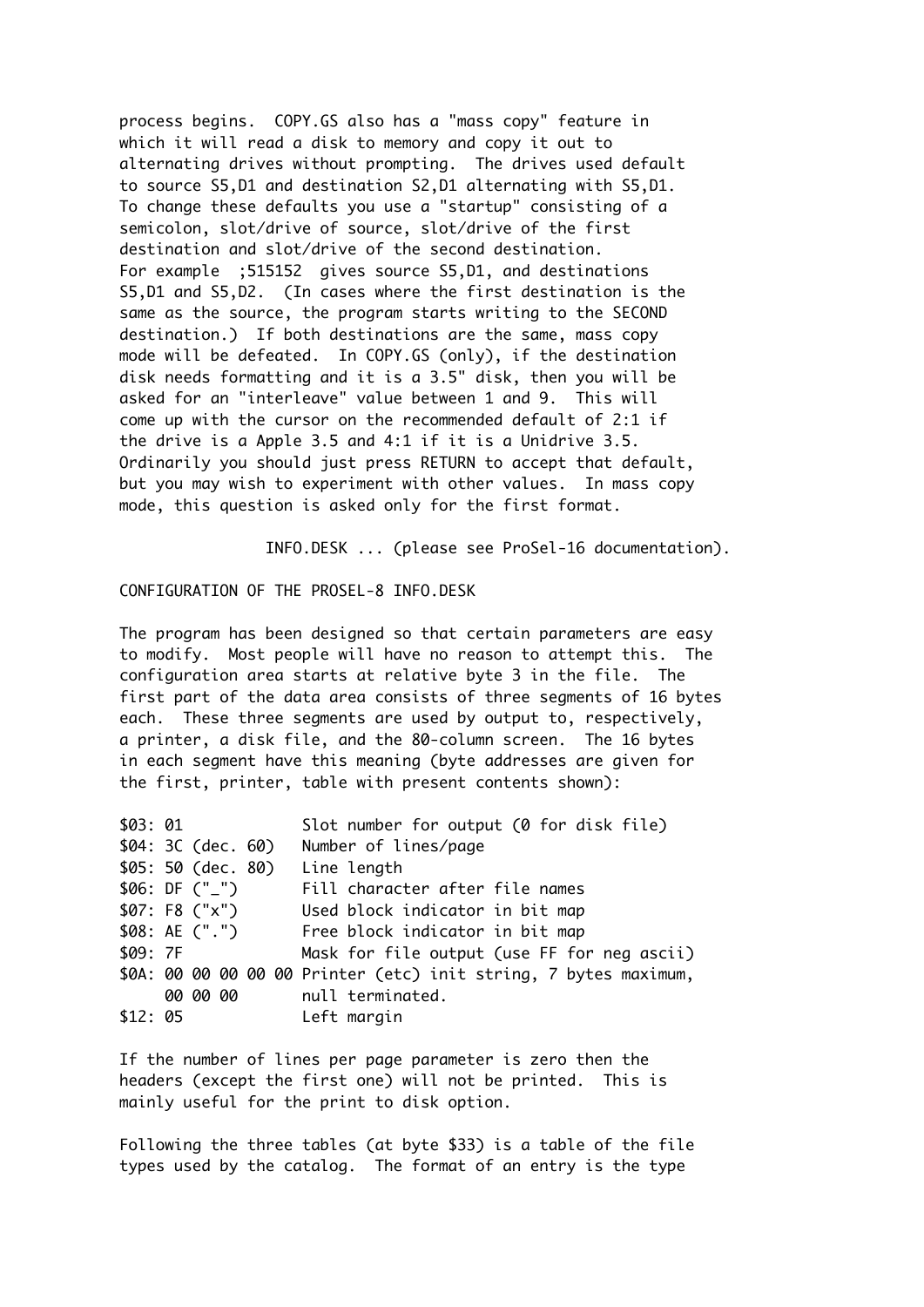name in negative ascii followed by the type itself, for example, "BIN",06. Towards the end of the list (currently at byte \$87) there are repeated designations "NON",00. Any or all of these may be changed to provide a recognized name for any file type. If a file type is not in the list it is printed in its hex form.

If you choose the option to output the data to a disk file the file will be placed in the directory to which the prefix was set upon entry. (You can use ProSel to set this to any directory to which you wish to have the file sent.) The file name used when the Catalog option (#1) is in effect is "CAT." followed by the volume name. (If this is longer than 15 characters then it is truncated.) If this file already exists it will be overwritten unless it is locked. If it is locked the program will abort. Similarly, for the options 2-5 the file name is "LOC.", "BLK.", "BIT.", or "TRE." followed by the volume name.

----------

CAT.DOCTOR ... (please see ProSel-16 Utilities docs).

<<< User modifications to CAT.DOCTOR >>>

Starting at the fourth byte of the CAT.DOCTOR file there are some configurable flags and data. The fourth byte is a \$02 and is the a time delay for the name blinking that occurs during prompting. The next two bytes are \$00 and are the bell flag default and the prompt flag default. To change either of these, use only \$87. The next byte \$01 is the printer slot. This is followed by the number of characters per line and the number of lines per page for the printer in the type function. Next is a flag (currently \$E5 which, if changed to \$65, will cause a catalog line to be printed as a header of typed files. The 5 nibble is the left margin for TYPE (defeated by holding down open apple) and the \$20 bit defeats word wrap if cleared (or hold down closed apple at the printer question). The next byte is \$60 which is the device number of the default for the format function.

After this is a list of file types in negative ascii followed by the type in hex. The list ends with a number of ascii "NON"s followed by zero bytes. These can be replaced by file type names and the types, and the program will automatically use these when displaying these types.

BLOCK WARDEN ... (please see ProSel-16 Zap documentation).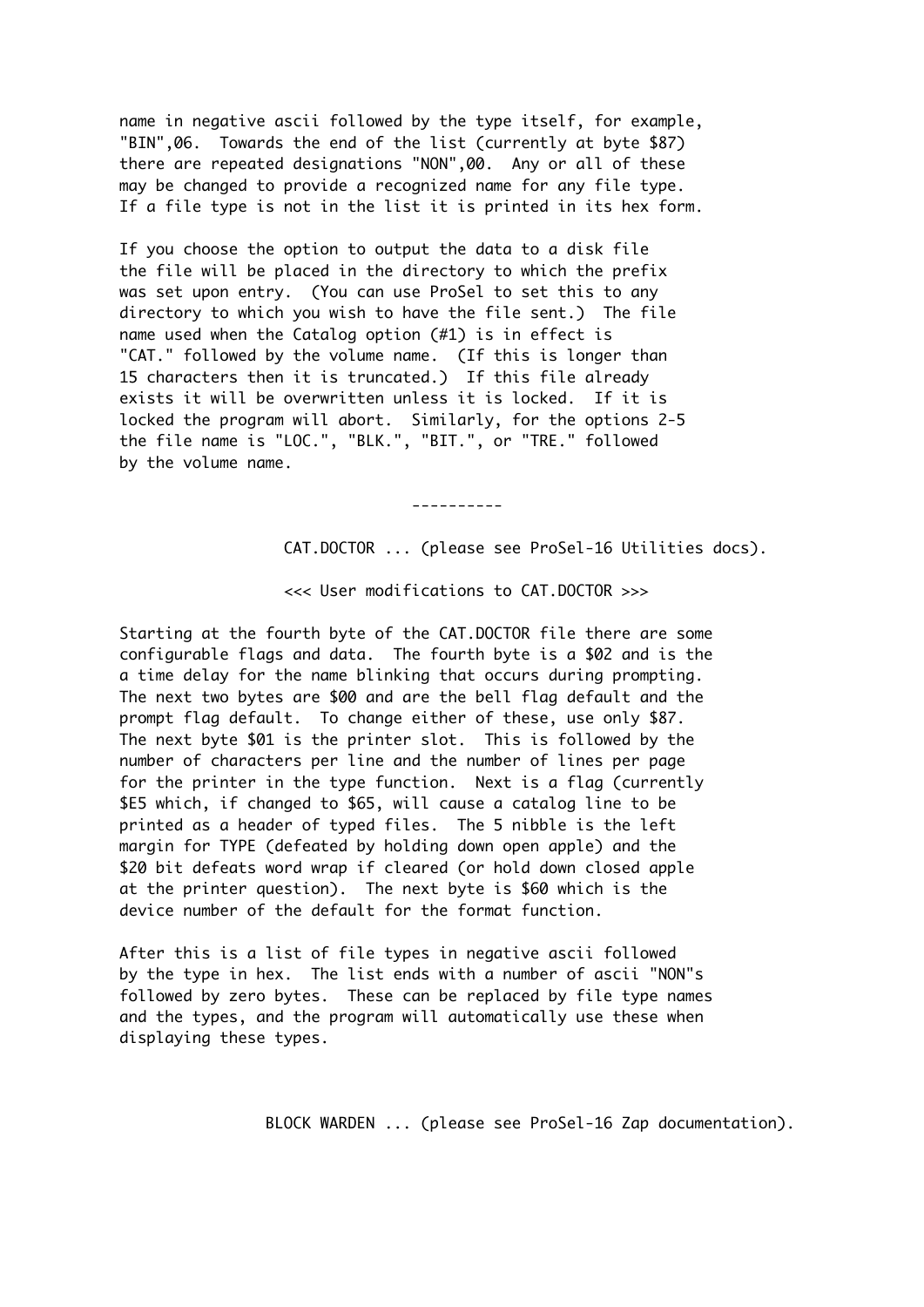BEACH COMBER ... (please see ProSel-16 Optimizer docs)

MISTER.FIXIT ... (please see ProSel-16 Volume repair docs)

MISTER FIXIT can be automated by putting the desired key sequence after a semicolon in the startup position of the MR.FIXIT file.

### NOTICE

ProSel-16, ProSel-8 and all their support and utility programs are copyrighted (c) 1985-1989 by Glen Bredon. All rights reserved.

ProSel-16, ProSel-8 and their support programs are not "shareware".

The source listings of these programs run to over 60,000 lines of code and fill binders over six inches thick. If you want to support the great effort that goes into creation of such a software package, you will respect my right to a fair return on such a major project. It is fine to show the programs to others, but to give them away is illegal and immoral.

The price of the ProSel-16 package is currently \$60 postpaid in USA and Canada, (foreign postage and handling \$5). Updates of ProSel-16 for current ProSel-16 owners are \$10. Updates to ProSel-16 for current owners of ProSel-8 is \$20 first time.

The price of ProSel-8 alone is currently \$40 and updates are \$10.

These prices are subject to change without notice.

Glen E. Bredon 521 State Road Princeton, NJ 08540 (609) 924-5976

I am often away during the summer months (June 1 - Sept. 1) and processing of orders may experience considerable delay at that time.

Other software:

ProCMD (a set of added ProDOS BASIC added commands)...........\$25. DOS.Master (puts DOS 3.3 volumes on hard disk and 3.5 disk)...\$25. Apple.Rx (software virus detector/protector)..................\$25.

PRODOS, GS.OS, START.GS.OS, PRO.FST, TOOLSETUP, TS2, APPLEDISK3.5, CONSOLE.DRIVER, P8, ERROR.MSG and BASIC.SYSTEM are copyrighted programs of Apple Computer, Inc., licenced to Glen Bredon to distribute for use only in combination with ProSel. Apple Software shall not be copied onto another diskette (except for archive purposes) or into memory